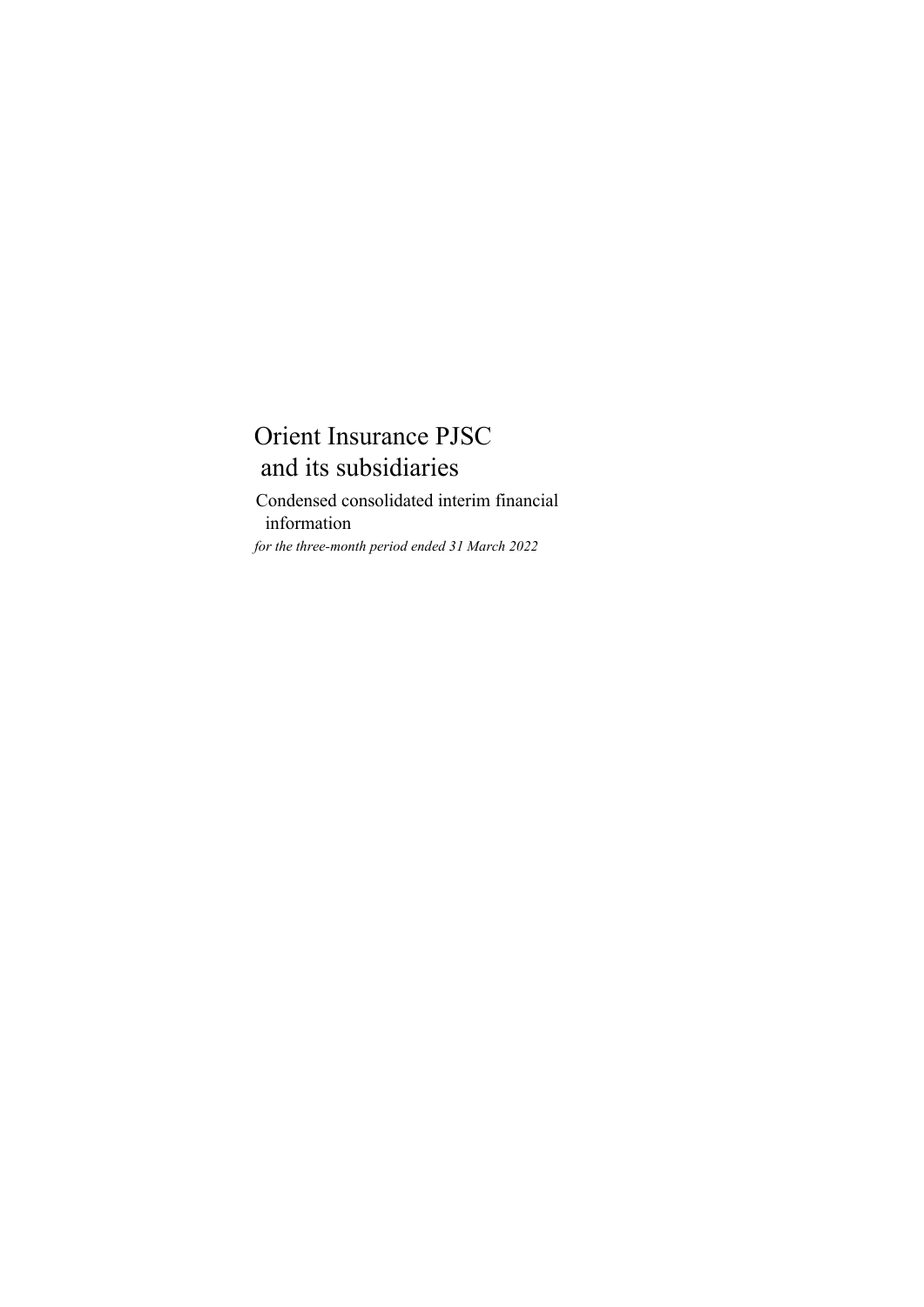# Condensed consolidated interim financial information

*for the three month period ended 31 March 2022*

| <b>Contents</b>                                                                                | Page |
|------------------------------------------------------------------------------------------------|------|
| Independent auditors' report on review of condensed consolidated interim financial information | 1    |
| Condensed consolidated interim statement of financial position                                 | 3    |
| Condensed consolidated interim statement of profit or loss                                     | 4    |
| Condensed consolidated interim statement of profit or loss and other comprehensive income      | 5    |
| Condensed consolidated interim statement of cash flows                                         | 6    |
| Condensed consolidated interim statement of changes in equity                                  | 7    |
| Notes to the condensed consolidated interim financial information                              | 9    |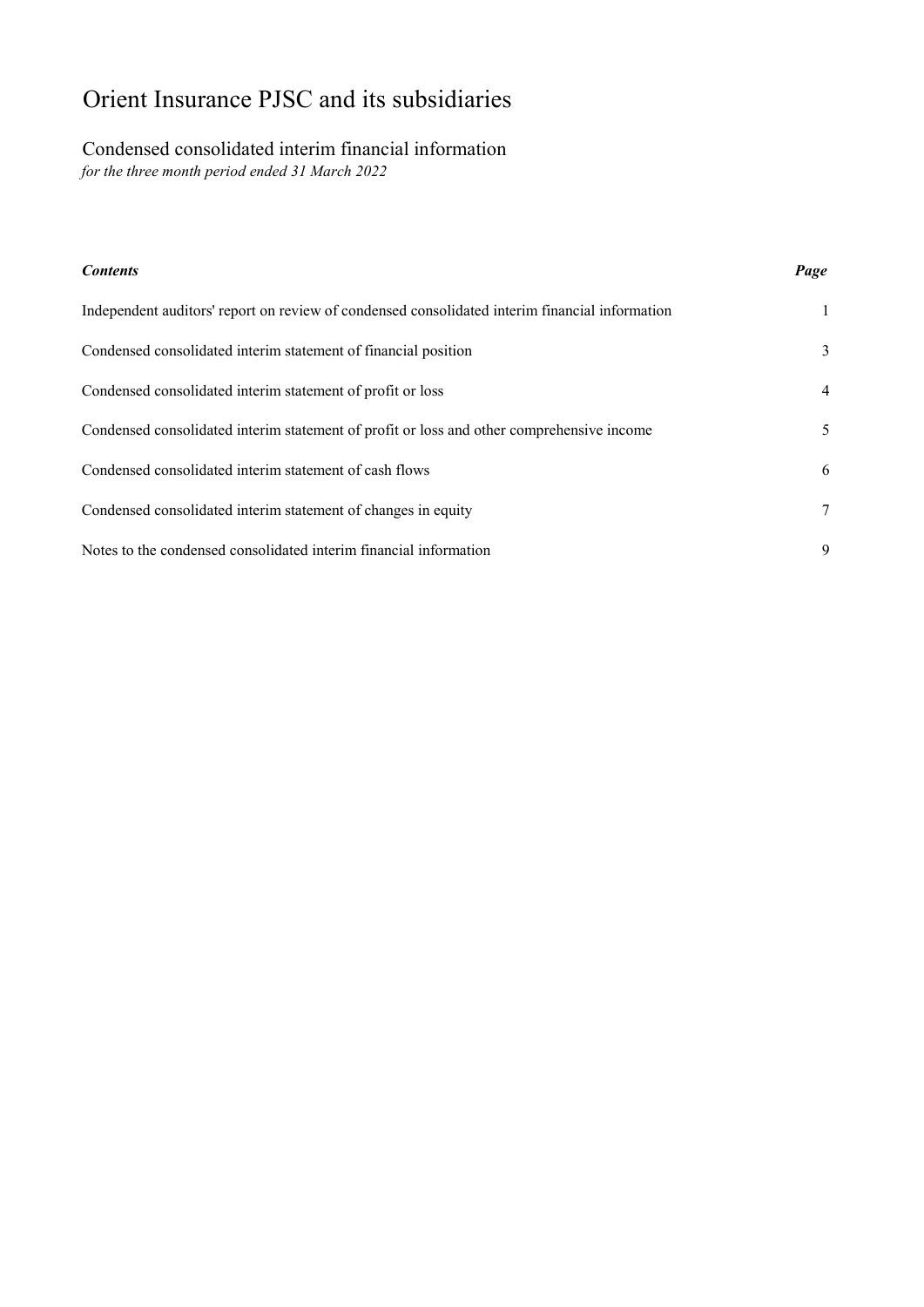

KPMG Lower Gulf Limited The Offices 5 at One Central Level 4, Office No: 04.01 Sheikh Zayed Road, P.O. Box 3800 Dubai, United Arab Emirates Tel. +971 (4) 403 0300, www.kpmg.com/ae

# Independent Auditors' Report on Review of Condensed Consolidated Interim Financial Information

# To the Shareholders of Orient Insurance PJSC

## Introduction

We have reviewed the accompanying 31 March 2022 condensed consolidated interim financial information of Orient Insurance PJSC ("the Company") and its subsidiaries (collectively referred to as the "Group"), which comprise:

- the condensed consolidated interim statement of financial position as at 31 March 2022;
- the condensed consolidated interim statement of profit or loss for the three-month period ended 31 March 2022;
- the condensed consolidated interim statement of profit or loss and other comprehensive income for the three-month period ended 31 March 2022;
- the condensed consolidated interim statement of cash flows for the three-month period ended 31 March 2022;
- the condensed consolidated interim statement of changes in equity for the threemonth period ended 31 March 2022; and
- notes to the condensed consolidated interim financial information.

Management is responsible for the preparation and presentation of these condensed consolidated interim financial information in accordance with IAS 34, 'Interim Financial Reporting'. Our responsibility is to express a conclusion on these condensed consolidated interim financial information based on our review.

# Scope of Review

We conducted our review in accordance with the International Standard on Review Engagements 2410, "Review of Interim Financial Information Performed by the Independent Auditor of the Entity". A review of condensed consolidated interim financial information consists of making inquiries, primarily of persons responsible for financial and accounting matters, and applying analytical and other review procedures. A review is substantially less in scope than an audit conducted in accordance with International Standards on Auditing and consequently does not enable us to obtain assurance that we would become aware of all significant matters that might be identified in an audit. Accordingly, we do not express an audit opinion.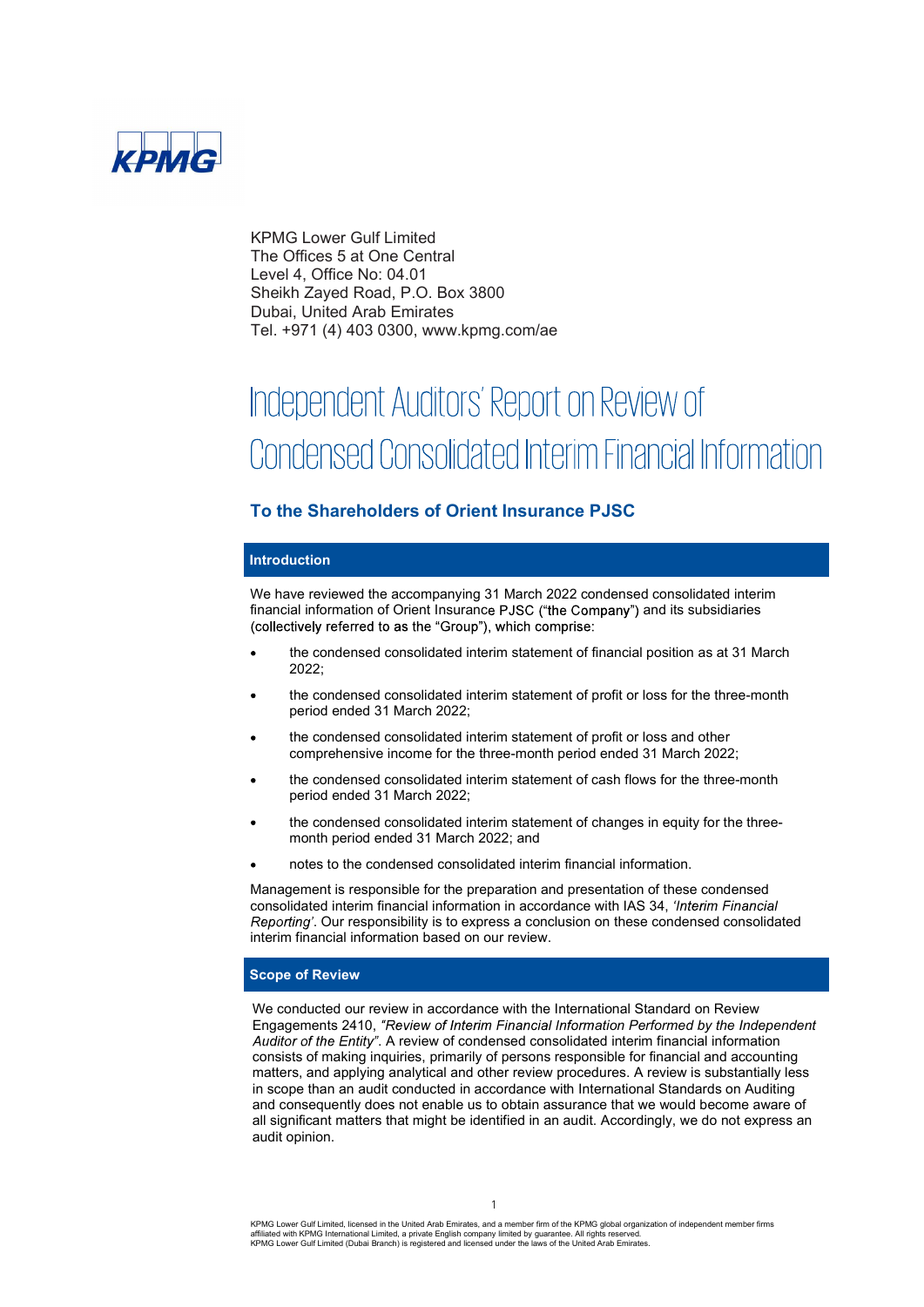

**Orient Insurance PJSC**<br>Independent Auditors' Report on Review of Condensed Consolidated Interim Financial Information 31 March 2022

# **Conclusion**

Based on our review, nothing has come to our attention that causes us to believe that the accompanying 31 March 2022 condensed consolidated interim financial information is not prepared, in all material respects, in accordance with IAS 34, 'Interim Financial Reporting'.

KPMG Lower Gulf Limited

Richard Ackland Registration No.: 1015 Dubai, United Arab Emirates

Date: 12 May 2022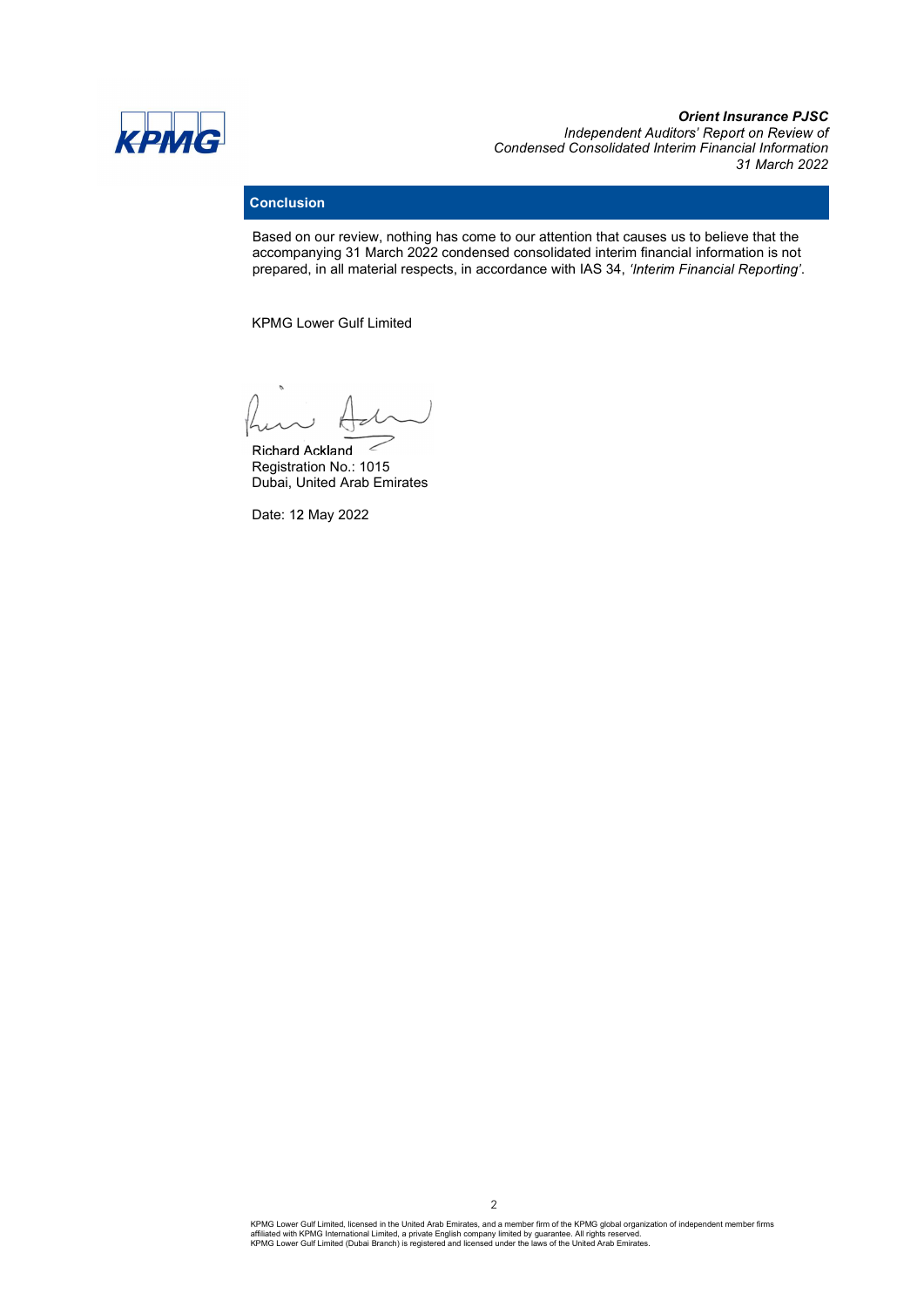Condensed consolidated interim statement of financial position as at

|                                                           |                | (Un-audited)    | (Audited)        |
|-----------------------------------------------------------|----------------|-----------------|------------------|
|                                                           |                | 31 March 2022   | 31 December 2021 |
|                                                           | <b>Notes</b>   | <b>AED '000</b> | <b>AED '000</b>  |
| Assets                                                    |                |                 |                  |
| Property and equipment                                    |                | 93,902          | 96,922           |
| Investment in an associate                                | 6              |                 |                  |
| Held to maturity investments                              | $\overline{7}$ | 215,847         | 232,342          |
| Available for sale investments                            | $\overline{7}$ | 1,987,065       | 1,673,154        |
| Investments carried at fair value through profit and loss | $\overline{7}$ | 495,823         | 454,443          |
| Insurance balances receivable                             | 10             | 1,484,548       | 1,046,421        |
| Statutory deposits                                        | 8              | 130,200         | 131,256          |
| Reinsurance contract assets                               | 9              | 3,565,510       | 3,200,932        |
| Other receivables and prepayments                         | $_{II}$        | 178,505         | 82,006           |
| <b>Bank</b> deposits                                      | 12             | 2,863,666       | 2,849,330        |
| Cash and cash equivalents                                 | 12             | 568,993         | 766,525          |
| <b>Total assets</b>                                       |                | 11,584,059      | 10,533,331       |
| <b>Equity and Liabilities</b>                             |                |                 |                  |
| <b>Equity</b>                                             |                |                 |                  |
| Share capital                                             | 13             | 500,000         | 500,000          |
| Statutory reserve                                         | 14             | 125,000         | 125,000          |
| Legal reserve                                             | 14             | 250,000         | 250,000          |
| <b>Exceptional loss reserve</b>                           | 14             | 333,951         | 333,951          |
| General reserve                                           | 14             | 1,627,458       | 1,627,458        |
| Reinsurance risk reserve                                  | 14             | 34,758          | 27,688           |
| Available for sale investments reserve                    | 14             | 712,368         | 580,093          |
| Foreign currency translation reserve                      | 14             | (178, 656)      | (136, 664)       |
| Retained earnings                                         |                | 343,571         | 155,042          |
| Proposed dividends                                        |                |                 | 250,000          |
| Capital reserve                                           | 14             | 10,982          | 10,982           |
| Equity attributable to equity holders of the Company      |                | 3,759,432       | 3,723,550        |
| Non-controlling interests                                 |                | 82,339          | 72,196           |
| <b>Total equity</b>                                       |                | 3,841,771       | 3,795,746        |
| <b>Liabilities</b>                                        |                |                 |                  |
| Insurance contract liabilities                            | 9              | 4,983,650       | 4,549,866        |
| Unit linked funds reserve                                 |                | 480,782         | 439,326          |
| Retirement benefit obligation                             |                | 30,185          | 29,050           |
| Lease liabilities                                         |                | 7,444           | 8,749            |
| Reinsurance and other payables                            | 16             | 1,990,227       | 1,710,594        |
| Dividend payable                                          | 15             | 250,000         |                  |
| <b>Total liabilities</b>                                  |                | 7,742,288       | 6,737,585        |
| Total liabilities and equity                              |                | 11,584,059      | 10,533,331       |

To the best of our knowledge, nothing has come to our attention that causes us to believe that the condensed consolidated interim financial information is not prepared, in all material respects, in accordance with IAS 34. The condensed consolidated interim financial information of the Group was authorised for issue and approved by the Board of Directors on 12 May 2022 and signed on their behalf by:

nu

President - Orient Group

The independent auditors' report on review of condensed consolidated interim financial information is set out on pages 1 and 2.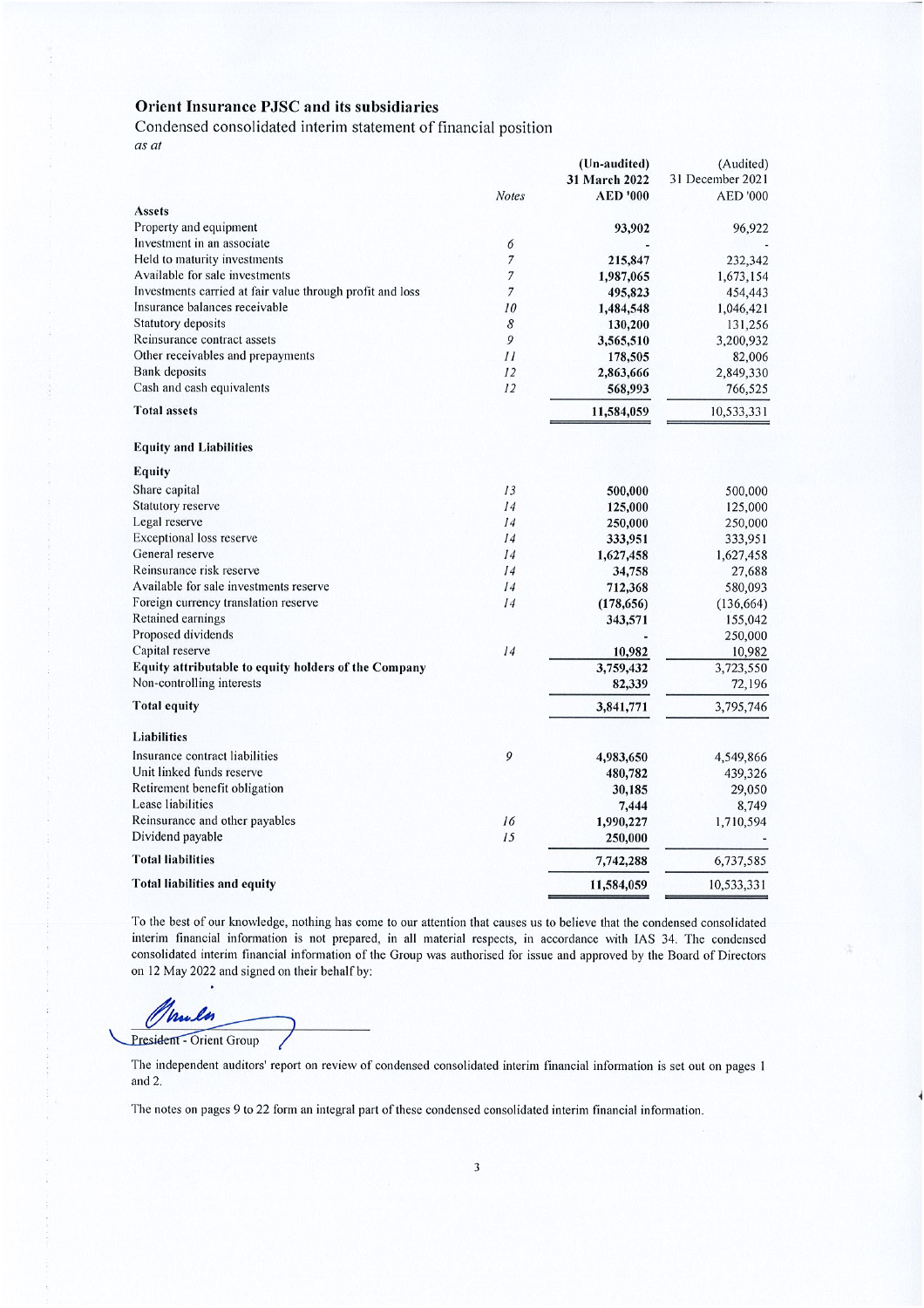# Condensed consolidated interim statement of profit or loss

*for the period ended 31 March* 

|                                                                                                     |              | (Un-audited)<br>For the three month<br>period ended |                                  |  |  |  |
|-----------------------------------------------------------------------------------------------------|--------------|-----------------------------------------------------|----------------------------------|--|--|--|
|                                                                                                     | <b>Notes</b> | 31 March 2022<br><b>AED '000</b>                    | 31 March 2021<br><b>AED '000</b> |  |  |  |
| Gross written premium                                                                               |              | 1,756,974                                           | 1,572,539                        |  |  |  |
| Reinsurance share of ceded premiums                                                                 |              | (1,256,556)                                         | (1,154,633)                      |  |  |  |
| Net premium written<br>Net movement in provision for unearned premiums,                             |              | 500,418                                             | 417,906                          |  |  |  |
| mathematical premium reserve and unit-linked funds reserve                                          |              | (161,061)                                           | (113, 323)                       |  |  |  |
| Net premium earned                                                                                  |              | 339,357                                             | 304,583                          |  |  |  |
| Commission income                                                                                   |              | 112,515                                             | 91,746                           |  |  |  |
| Commission expense                                                                                  |              | (108, 782)                                          | (86, 943)                        |  |  |  |
| Gross underwriting income                                                                           |              | 343,090                                             | 309,386                          |  |  |  |
| Gross claims paid                                                                                   |              | 829,525                                             | 584,821                          |  |  |  |
| Reinsurance share of claims paid                                                                    |              | (635,210)                                           | (405, 217)                       |  |  |  |
| Net claims paid                                                                                     |              | 194,315                                             | 179,604                          |  |  |  |
| (Decrease) / increase in provision for outstanding claims                                           |              | (23,261)                                            | 52,453                           |  |  |  |
| Increase / (decrease) in reinsurance share of outstanding claims                                    |              | 7,998                                               | (59,093)                         |  |  |  |
| Decrease in incurred but not reported claims reserves                                               |              | (11,201)                                            | (13, 144)                        |  |  |  |
| Increase in loss adjustment expense reserves                                                        |              | 553                                                 | 1,260                            |  |  |  |
| Net claims incurred                                                                                 |              | 168,404                                             | 161,080                          |  |  |  |
| Net underwriting income                                                                             |              | 174,686                                             | 148,306                          |  |  |  |
| Income from investments                                                                             | 18           | 98,796                                              | 87,044                           |  |  |  |
| Other income                                                                                        |              | 2,199                                               | 19,451                           |  |  |  |
| Share of profit from investment in an associate                                                     | 6            |                                                     | 364                              |  |  |  |
| <b>Total income</b>                                                                                 |              | 275,681                                             | 255,165                          |  |  |  |
| General and administrative expenses                                                                 |              | (72, 992)                                           | (54, 323)                        |  |  |  |
| Profit before tax                                                                                   |              | 202,689                                             | 200,842                          |  |  |  |
| Income tax expense net of deferred taxes                                                            | 17           | (2, 286)                                            | (4,792)                          |  |  |  |
| Profit after tax                                                                                    |              | 200,403                                             | 196,050                          |  |  |  |
| <b>Attributable to:</b><br>Equity holders of the Company<br>Non-controlling interests               |              | 195,599<br>4,804                                    | 189,988<br>6,062                 |  |  |  |
| Total profit for the period                                                                         |              | 200,403                                             | 196,050                          |  |  |  |
| Basic and diluted earnings per share attributable to equity<br>holders of the Company (AED / share) | 22           | 39.12                                               | 38.00                            |  |  |  |

The independent auditors' report on review of condensed consolidated interim financial information is set out on pages 1 and 2.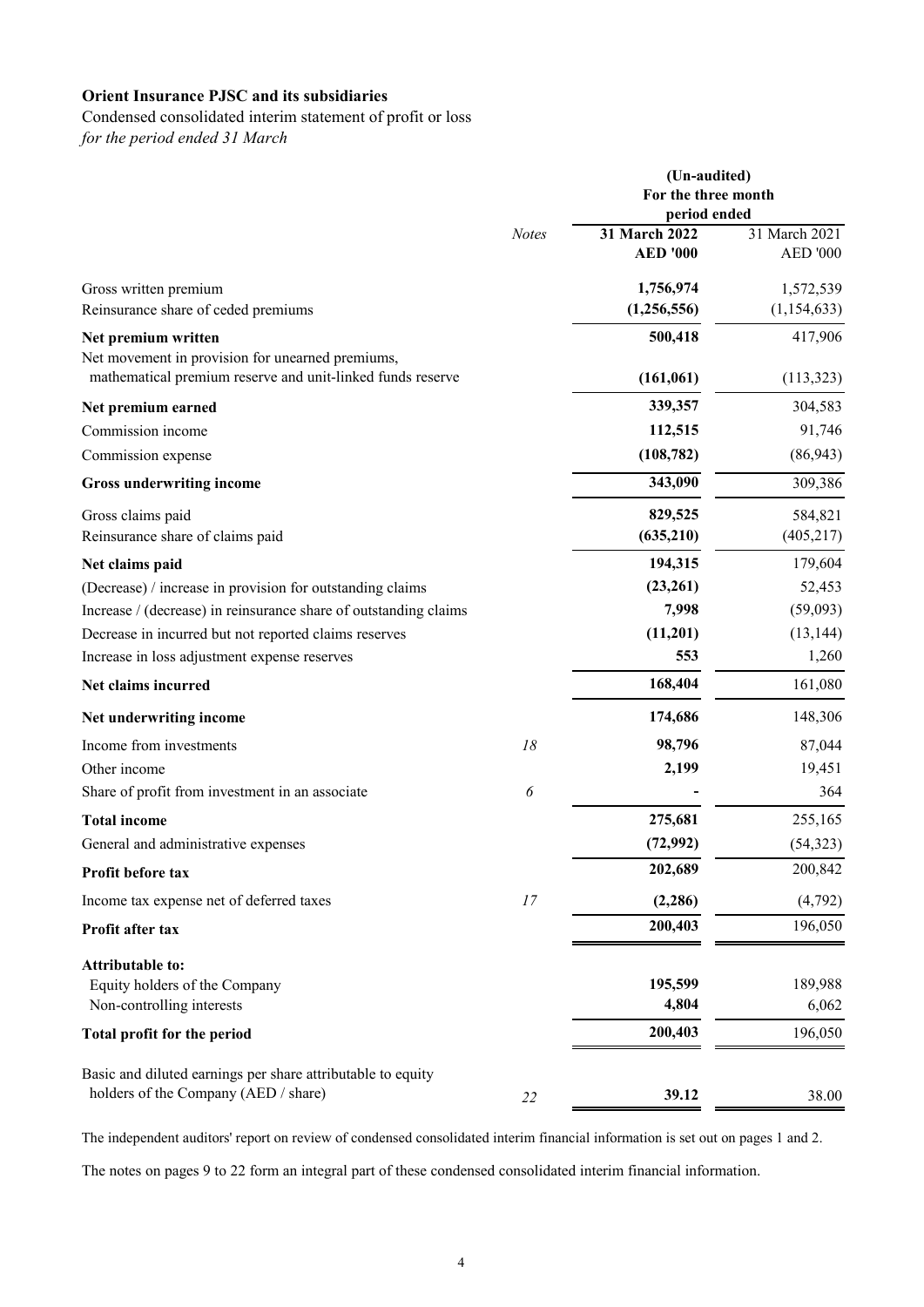Condensed consolidated interim statement of profit or loss and other comprehensive income

*for the period ended 31 March* 

|                                                                                            | (Un-audited)<br>For the three month<br>period ended |                 |  |  |
|--------------------------------------------------------------------------------------------|-----------------------------------------------------|-----------------|--|--|
|                                                                                            | 31 March 2022                                       | 31 March 2021   |  |  |
|                                                                                            | <b>AED '000</b>                                     | <b>AED '000</b> |  |  |
| Profit after tax                                                                           | 200,403                                             | 196,050         |  |  |
| Other comprehensive income                                                                 |                                                     |                 |  |  |
| Other comprehensive income to be reclassified to profit<br>and loss in subsequent periods: |                                                     |                 |  |  |
| Net unrealised gain from available for sale investments                                    | 132,275                                             | 25,544          |  |  |
| Foreign currency adjustments from translation of foreign operations                        | (36, 653)                                           | (6,345)         |  |  |
| Other comprehensive income for the period                                                  | 95,622                                              | 19,199          |  |  |
| Total comprehensive income for the period                                                  | 296,025                                             | 215,249         |  |  |
| <b>Attributable to:</b>                                                                    |                                                     |                 |  |  |
| Equity holders of the Company                                                              | 285,882                                             | 209,079         |  |  |
| Non-controlling interests                                                                  | 10,143                                              | 6,170           |  |  |
|                                                                                            | 296,025                                             | 215,249         |  |  |

The independent auditors' report on review of condensed consolidated interim financial information is set out on pages 1 and 2.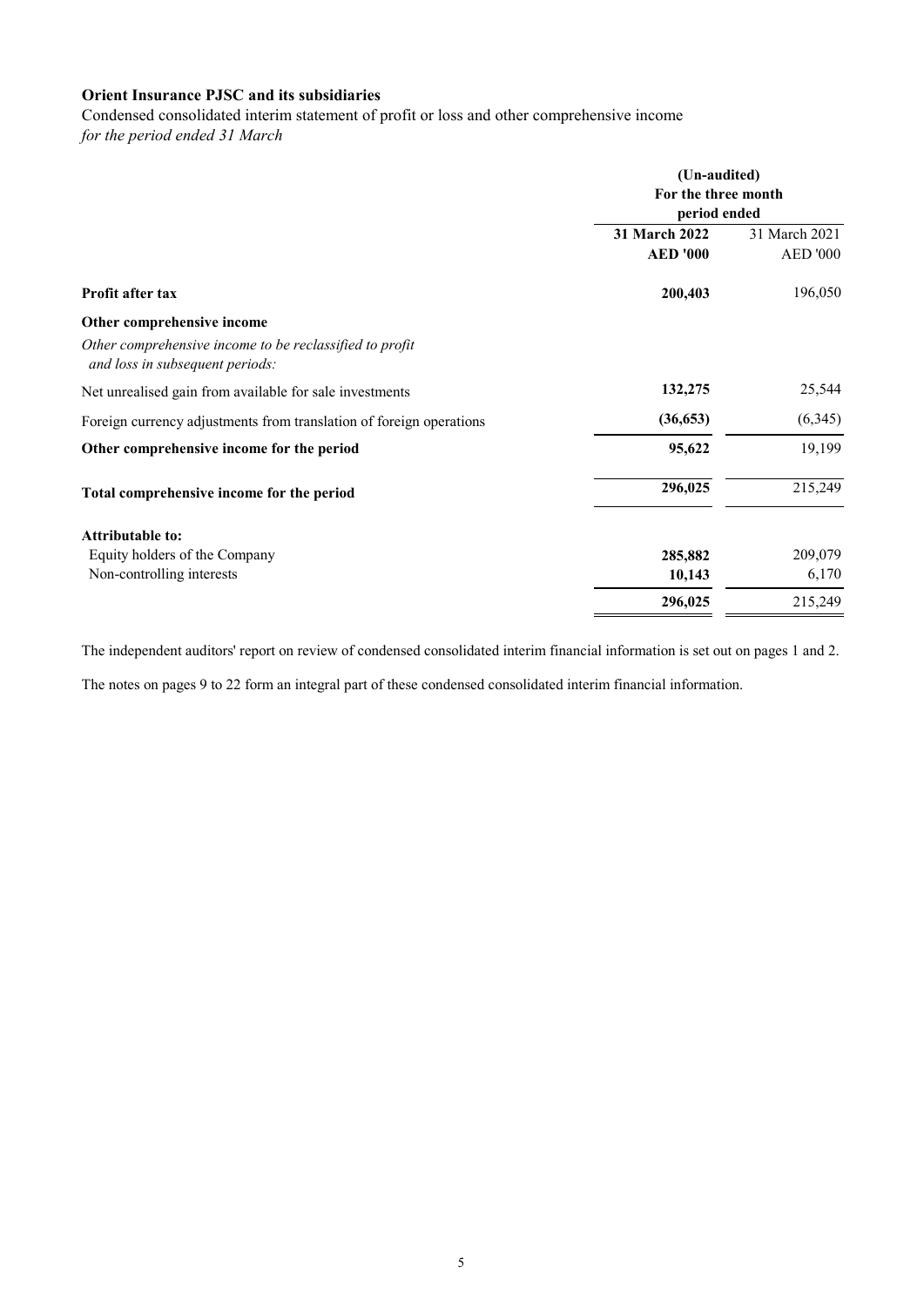Condensed consolidated interim statement of cash flows

*for the period ended 31 March* 

|                                                                              |              | (Un-audited)<br>For the three month<br>period ended |                 |  |  |
|------------------------------------------------------------------------------|--------------|-----------------------------------------------------|-----------------|--|--|
|                                                                              | <b>Notes</b> | 31 March 2022                                       | 31 March 2021   |  |  |
|                                                                              |              | <b>AED '000</b>                                     | <b>AED '000</b> |  |  |
| Cash flows from operating activities                                         |              |                                                     |                 |  |  |
| Profit before tax for the period                                             |              | 202,689                                             | 200,842         |  |  |
| Adjustments for:                                                             |              |                                                     |                 |  |  |
| Depreciation                                                                 |              | 2,225                                               | 2,106           |  |  |
| Interest income                                                              | 18           | (33, 867)                                           | (34,750)        |  |  |
| Dividend income                                                              | 18           | (65,005)                                            | (49, 546)       |  |  |
| Share of profit from equity accounted investee                               | 6            |                                                     | (364)           |  |  |
| Unrealised loss / (gain) on investments at fair value through profit or loss | 18           | 76                                                  | (2,748)         |  |  |
| Gain on sale of property and equipment                                       |              | (88)                                                | (52)            |  |  |
| Finance cost on lease liabilities                                            |              | 115                                                 | 32              |  |  |
| Gain on bargain purchase                                                     | 21(iii)      |                                                     | (17, 837)       |  |  |
| Allowance for doubtful debts                                                 |              | 706                                                 | 2,575           |  |  |
| Operating cash flows before movements in working capital                     |              | 106,851                                             | 100,258         |  |  |
| Increase in insurance receivables                                            |              | (438, 833)                                          | (291, 361)      |  |  |
| Increase in reinsurance contract assets                                      |              | (364, 578)                                          | (510, 476)      |  |  |
| Decrease / (increase) in other receivables and prepayments                   |              | 1,800                                               | (10, 286)       |  |  |
| Increase in other insurance contract liabilities                             |              | 433,784                                             | 572,009         |  |  |
| Increase in unit linked funds reserve                                        |              | 41,456                                              | 42,169          |  |  |
| Increase in reinsurance and other payables                                   |              | 276,858                                             | 156,815         |  |  |
| Increase in retirement benefit obligation                                    |              | 1,135                                               | 883             |  |  |
| Cash generated from operating activities                                     |              | 58,473                                              | 60,011          |  |  |
| Income tax paid                                                              | 17           | (233)                                               | (6,802)         |  |  |
| Net cash generated from operating activities                                 |              | 58,240                                              | 53,209          |  |  |
| Cash flows from investing activities                                         |              |                                                     |                 |  |  |
| Purchase of property and equipment                                           |              | (580)                                               | (624)           |  |  |
| Proceeds from sale of property and equipment                                 |              | 24                                                  | 52              |  |  |
| Interest received                                                            |              |                                                     | 10,079          |  |  |
| Deposits with bank                                                           |              | (13,280)                                            | (45, 724)       |  |  |
| Acquisition of subsidiary - net of cash acquired                             |              |                                                     | (38, 919)       |  |  |
| Purchase of investments carried at fair value through profit and loss        |              | (57, 791)                                           | (42, 168)       |  |  |
| Purchase of held to maturity investments                                     |              | (29,699)                                            | (35, 114)       |  |  |
| Purchase of available-for-sale investments                                   |              | (201, 803)                                          | (15,225)        |  |  |
| Sale of trading securities                                                   |              | 16,335                                              |                 |  |  |
| Sale of held to maturity investments                                         |              | 12,442                                              | 18,856          |  |  |
| Sale of available-for-sale investments                                       |              | 12,262                                              | 15,285          |  |  |
| Foreign exchange differences                                                 |              | 43,331                                              | 1,164           |  |  |
| Net cash used in investing activities                                        |              | (218,759)                                           | (132, 338)      |  |  |
| <b>Cash flows from financing activities</b><br>Payment of lease liabilities  |              | (360)                                               | (309)           |  |  |
| Net cash used in financing activities                                        |              | (360)                                               | (309)           |  |  |
| Net decrease in cash and cash equivalents                                    |              | (160, 879)                                          | (79, 438)       |  |  |
| Cash and cash equivalents at 1 January                                       |              | 766,525                                             | 371,687         |  |  |
| Movement in foreign currency translation reserve                             |              | (36, 653)                                           | (6,345)         |  |  |
|                                                                              |              |                                                     |                 |  |  |
| Cash and cash equivalents at 31 March                                        | 12           | 568,993                                             | 285,904         |  |  |

The independent auditors' report on review of condensed consolidated interim financial information is set out on pages 1 and 2.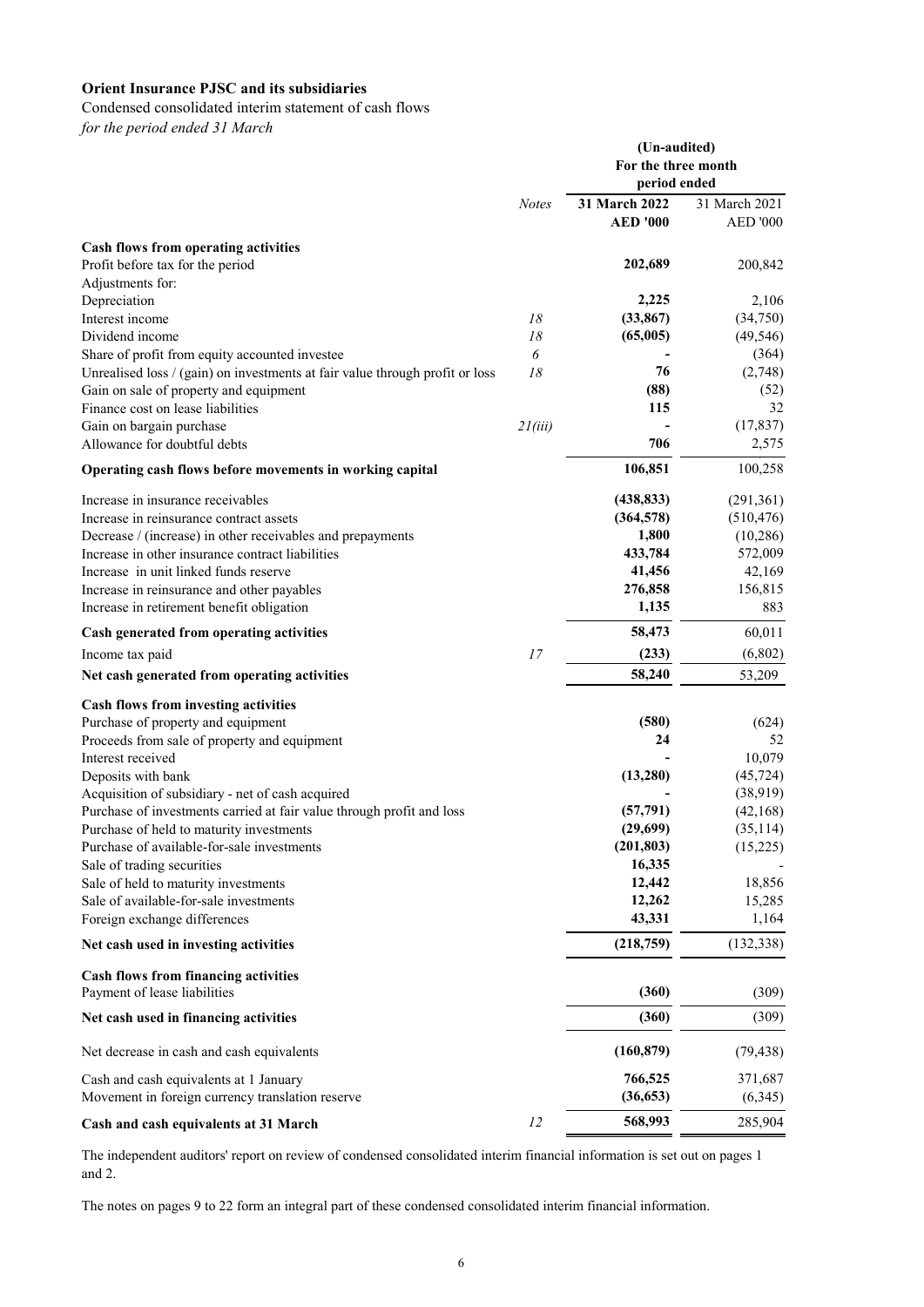Condensed consolidated interim statement of changes in equity (Un-audited) *for the period ended 31 March* 

|                                                                           | <b>Equity Attributable to equity holders of the Company</b> |                                                |                                     |                                                       |                                       |                                                |                                                                                    |                                                                  |                                       |                                         |                                         |                                 |                                                     |                                 |
|---------------------------------------------------------------------------|-------------------------------------------------------------|------------------------------------------------|-------------------------------------|-------------------------------------------------------|---------------------------------------|------------------------------------------------|------------------------------------------------------------------------------------|------------------------------------------------------------------|---------------------------------------|-----------------------------------------|-----------------------------------------|---------------------------------|-----------------------------------------------------|---------------------------------|
|                                                                           | <b>Share</b><br>capital<br><b>AED '000</b>                  | <b>Statutory</b><br>reserve<br><b>AED '000</b> | Legal<br>reserve<br><b>AED '000</b> | <b>Exceptional</b><br>loss reserve<br><b>AED</b> '000 | General<br>reserve<br><b>AED '000</b> | Reinsurance<br>risk reserve<br><b>AED '000</b> | <b>Available</b><br>for sale<br>(AFS)<br>investments<br>reserve<br><b>AED '000</b> | Foreign<br>currency<br>translation<br>reserve<br><b>AED '000</b> | Capital<br>reserve<br><b>AED '000</b> | Retained<br>earnings<br><b>AED '000</b> | Proposed<br>dividend<br><b>AED '000</b> | <b>Total</b><br><b>AED</b> '000 | Non-<br>Controlling<br>interests<br><b>AED</b> '000 | <b>Total</b><br><b>AED</b> '000 |
| Balance as at 1 January 2022                                              | 500,000                                                     | 125,000                                        | 250,000                             | 333,951                                               | 1,627,458                             | 27,688                                         | 580,093                                                                            | (136, 664)                                                       | 10,982                                | 155,042                                 | 250,000                                 | 3,723,550                       | 72,196                                              | 3,795,746                       |
| <b>Total comprehensive income</b><br>for the period                       |                                                             |                                                |                                     |                                                       |                                       |                                                |                                                                                    |                                                                  |                                       |                                         |                                         |                                 |                                                     |                                 |
| Profit for the period                                                     |                                                             |                                                |                                     |                                                       |                                       |                                                |                                                                                    |                                                                  |                                       | 195,599                                 | $\sim$                                  | 195,599                         | 4,804                                               | 200,403                         |
| Other comprehensive loss for<br>the period                                |                                                             |                                                |                                     |                                                       |                                       |                                                |                                                                                    |                                                                  |                                       |                                         |                                         |                                 |                                                     |                                 |
| Net unrealised gain from<br>available for sale investments                |                                                             |                                                |                                     |                                                       |                                       |                                                | 132,275                                                                            |                                                                  |                                       |                                         | $\sim$                                  | 132,275                         |                                                     | 132,275                         |
| Foreign currency adjustments<br>from translation of foreign<br>operations |                                                             |                                                |                                     |                                                       |                                       |                                                | $\sim$                                                                             | (41,992)                                                         |                                       |                                         |                                         | (41,992)                        | 5,339                                               | (36, 653)                       |
| <b>Total other comprehensive</b><br>income $/$ (loss)                     |                                                             |                                                |                                     |                                                       |                                       |                                                | 132,275                                                                            | (41,992)                                                         |                                       | 195,599                                 | $\sim$                                  | 285,882                         | 10,143                                              | 296,025                         |
| <b>Transactions with owners</b><br>directly recorded in equity            |                                                             |                                                |                                     |                                                       |                                       |                                                |                                                                                    |                                                                  |                                       |                                         |                                         |                                 |                                                     |                                 |
| Transfer to reserves                                                      |                                                             |                                                |                                     |                                                       |                                       | 7,070                                          |                                                                                    |                                                                  |                                       | (7,070)                                 |                                         |                                 |                                                     |                                 |
| Dividend payable (note 15)                                                |                                                             |                                                |                                     |                                                       |                                       |                                                |                                                                                    |                                                                  |                                       |                                         | (250,000)                               | (250,000)                       |                                                     | (250,000)                       |
| Balance as at 31 March 2022                                               | 500,000                                                     | 125,000                                        | 250,000                             | 333,951                                               | 1,627,458                             | 34,758                                         | 712,368                                                                            | (178, 656)                                                       | 10,982                                | 343,571                                 |                                         | 3,759,432                       | 82,339                                              | 3,841,771                       |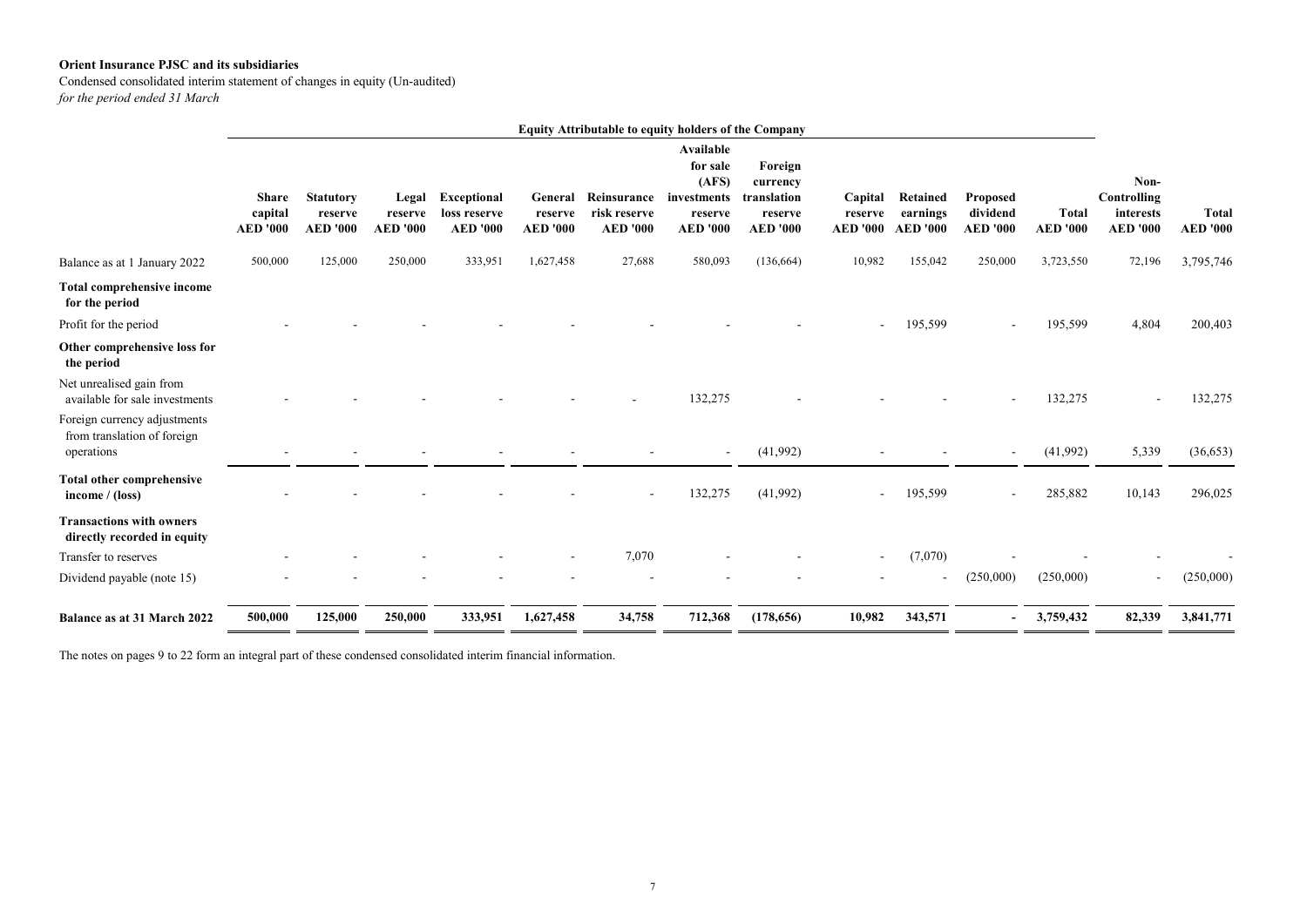Condensed consolidated interim statement of changes in equity (Un-audited)

*for the period ended 31 March* 

|                                                                           |                                            |                                                |                                     |                                                       |                                       | <b>Equity Attributable to equity holders of the Company</b> |                                                                             |                                                                  |                                         |                                         |                                 |                                                            |                                 |
|---------------------------------------------------------------------------|--------------------------------------------|------------------------------------------------|-------------------------------------|-------------------------------------------------------|---------------------------------------|-------------------------------------------------------------|-----------------------------------------------------------------------------|------------------------------------------------------------------|-----------------------------------------|-----------------------------------------|---------------------------------|------------------------------------------------------------|---------------------------------|
|                                                                           | <b>Share</b><br>capital<br><b>AED '000</b> | <b>Statutory</b><br>reserve<br><b>AED '000</b> | Legal<br>reserve<br><b>AED '000</b> | <b>Exceptional</b><br>loss reserve<br><b>AED '000</b> | General<br>reserve<br><b>AED '000</b> | Reinsurance<br>risk reserve<br><b>AED '000</b>              | Available<br>for sale<br>(AFS)<br>investments<br>reserve<br><b>AED '000</b> | Foreign<br>currency<br>translation<br>reserve<br><b>AED '000</b> | Retained<br>earnings<br><b>AED '000</b> | Proposed<br>dividend<br><b>AED '000</b> | <b>Total</b><br><b>AED '000</b> | Non-<br><b>Controlling</b><br>interests<br><b>AED '000</b> | <b>Total</b><br><b>AED '000</b> |
| Balance as at 1 January 2021                                              | 500,000                                    | 125,000                                        | 250,000                             | 279,867                                               | 1,565,492                             | 13,693                                                      | 457,642                                                                     | (107, 527)                                                       | 77,401                                  | 200,000                                 | 3,361,568                       | 60,346                                                     | 3,421,914                       |
| <b>Total comprehensive income</b><br>for the period                       |                                            |                                                |                                     |                                                       |                                       |                                                             |                                                                             |                                                                  |                                         |                                         |                                 |                                                            |                                 |
| Profit for the period                                                     |                                            |                                                |                                     |                                                       |                                       |                                                             |                                                                             |                                                                  | 189,988                                 | $\blacksquare$                          | 189,988                         | 6,062                                                      | 196,050                         |
| Other comprehensive loss for<br>the period                                |                                            |                                                |                                     |                                                       |                                       |                                                             |                                                                             |                                                                  |                                         |                                         |                                 |                                                            |                                 |
| Net unrealised gain from<br>available for sale investments                |                                            |                                                |                                     |                                                       |                                       |                                                             | 25,544                                                                      |                                                                  |                                         |                                         | 25,544                          |                                                            | 25,544                          |
| Foreign currency adjustments<br>from translation of foreign<br>operations |                                            |                                                |                                     |                                                       |                                       |                                                             | $\sim$                                                                      | (6, 453)                                                         |                                         | $\overline{\phantom{a}}$                | (6, 453)                        | 108                                                        | (6,345)                         |
| <b>Total other comprehensive</b><br>income $/$ (loss)                     |                                            |                                                |                                     |                                                       |                                       |                                                             | 25,544                                                                      | (6, 453)                                                         | 189,988                                 |                                         | 209,079                         | 6,170                                                      | 215,249                         |
| <b>Transactions with owners</b><br>directly recorded in equity            |                                            |                                                |                                     |                                                       |                                       |                                                             |                                                                             |                                                                  |                                         |                                         |                                 |                                                            |                                 |
| Transfer to reserves                                                      |                                            |                                                |                                     |                                                       |                                       | 5,104                                                       |                                                                             |                                                                  | (5,104)                                 |                                         |                                 |                                                            |                                 |
| Dividend payable                                                          |                                            |                                                |                                     |                                                       |                                       |                                                             |                                                                             |                                                                  |                                         | (200,000)                               | (200,000)                       |                                                            | (200,000)                       |
| Change in ownership<br>interests                                          |                                            |                                                |                                     |                                                       |                                       |                                                             |                                                                             |                                                                  |                                         |                                         |                                 |                                                            |                                 |
| Acquisition of subsidiary (Note<br>21)                                    |                                            |                                                |                                     |                                                       |                                       |                                                             |                                                                             |                                                                  |                                         |                                         |                                 | 31,280                                                     | 31,280                          |
|                                                                           |                                            |                                                |                                     |                                                       |                                       |                                                             |                                                                             |                                                                  |                                         |                                         |                                 |                                                            |                                 |
| Balance as at 31 March 2021                                               | 500,000                                    | 125,000                                        | 250,000                             | 279,867                                               | 1,565,492                             | 18,797                                                      | 483,186                                                                     | (113,980)                                                        | 262,285                                 | $\blacksquare$                          | 3,370,647                       | 97,796                                                     | 3,468,443                       |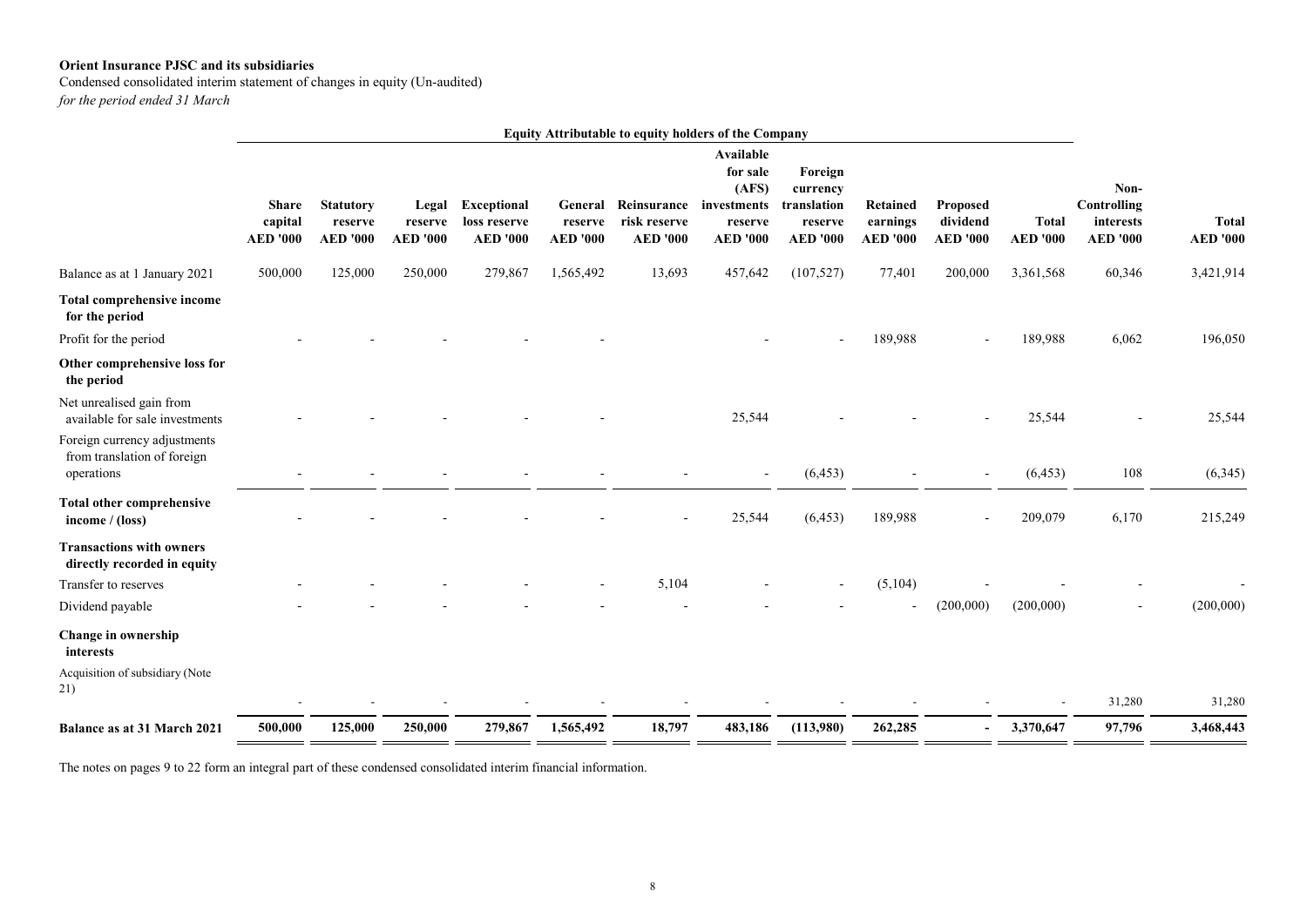Notes to the condensed consolidated interim financial information

#### **1 Legal status and principal activities**

Orient Insurance PJSC (the "Company") was incorporated with limited liability on 22 July 1980 in the Emirate of Dubai by a decree of His Highness The Ruler of Dubai and commenced operations on 1 January 1982. The Company was registered in accordance with the UAE Federal Law No. 9 of 1984, as amended, ("The Insurance Companies Law") on 29 December 1984 with registration No. 14. On 2 May 1988 the Company was converted into a public shareholding company in accordance with the requirements of the Insurance Companies Law and has been registered under UAE Federal Law No. (2) of 2015, as amended, relating to commercial companies. The shares of the Company are listed on the Dubai Financial Market. The Company is subject to the regulations of UAE Federal Law No. 6 of 2007, on Establishment of Insurance Authority and organisation of its operations. The registered address of the Company is P.O. Box 27966, Dubai, United Arab Emirates.

Furthermore, the Company is required, for the period ended 31 March 2022, to be in compliance with the provisions of the UAE Federal Law No.2 of 2015, as amended. On 20 September 2021, the UAE Federal Decree Law No.32 of 2021 was issued and came into effect on 2 January 2022 which repealed the UAE Federal Law No.2 of 2015 (as amended). The Company has 12 months from 2 January 2022 to comply with the provisions of the UAE Federal Decree Law No 32 of 2021.

The Company engages in the business of issuing short term insurance contracts in connection with Property, Engineering, Motor, Marine, Miscellaneous Accidents and Medical (collectively referred to as General Insurance) and Group Life and Individual Life classes (collectively referred to as Life Insurance). The Company also invests its funds in investment securities and deposits with financial institutions.

The condensed consolidated interim financial information incorporate the condensed interim financial information of the Company and its subsidiaries (collectively referred to as "the Group"). Details of the subsidiaries are as follows:

|                    | Country of    |                                  |      |  |
|--------------------|---------------|----------------------------------|------|--|
| Principal activity | incorporation | Ownership                        |      |  |
|                    |               | 2022                             | 2021 |  |
|                    |               | 40%                              | 40%  |  |
|                    |               |                                  |      |  |
| General insurance  | Egypt         | 80%                              | 80%  |  |
| General insurance  | Srilanka      | $100\%$                          | 100% |  |
| General insurance  | Turkey        | $100\%$                          | 100% |  |
|                    |               |                                  |      |  |
| General insurance  | UAE           | 84%                              | 84%  |  |
|                    |               | General and life insurance Syria |      |  |

The holding company of the Group is Al Futtaim Development Services Company which is based in Dubai, United Arab Emirates and has control over the Group. The ultimate holding company of the Group is Al Futtaim Private Co. which is based in Dubai, United Arab Emirates.

#### **Arab Orient Insurance Company**

Although the Company owns 40% of Arab Orient Insurance Company, the Company maintains control over the entity as it has power over the investee, exposure or rights to its variable returns and the power to affect the investor's returns due to additional share holding by the ultimate holding company. Accordingly, management has determined that the Group controls the entity.

#### **2 Basis of preparation**

#### **a) Statement of compliance**

These condensed consolidated interim financial information have been prepared in accordance with IAS 34 "Interim Financial Reporting". They do not include all of the information required for full annual consolidated financial statements, and should be read in conjunction with the annual consolidated financial statements as at and for the year ended 31 December 2021, which have been prepared in accordance with International Financial Reporting Standards (IFRS).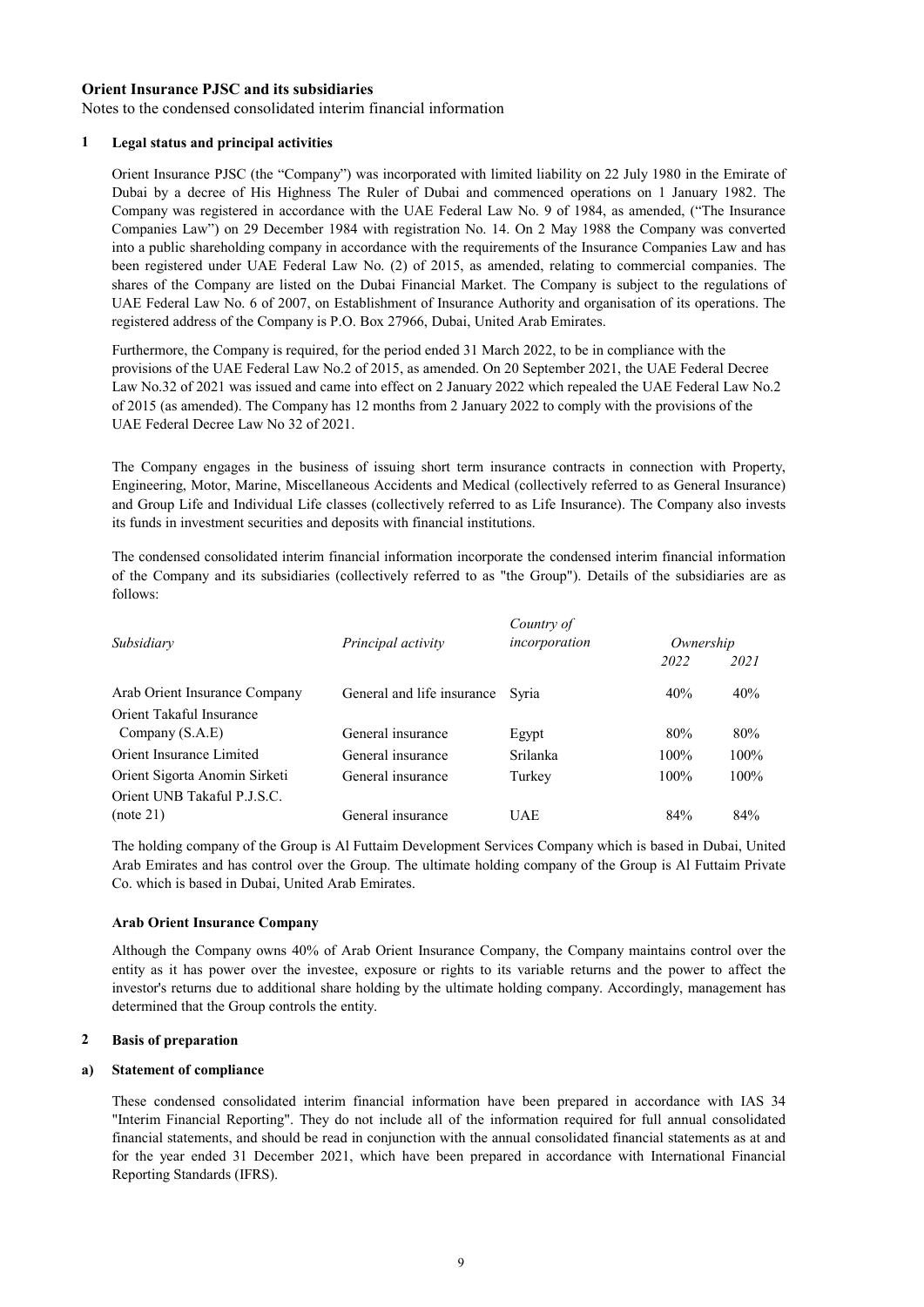Notes to the condensed consolidated interim financial information (continued)

# **2 Basis of preparation (continued)**

#### **b) Basis of measurement**

The condensed consolidated interim financial information has been prepared on the historical cost basis except for the following which are measured at fair value:

i) available for sale investments ("AFS"); and

ii) financial assets at fair value through profit or loss ("FVTPL").

# **c) Functional and presentation currency**

These condensed consolidated interim financial information are presented in U.A.E. Dirhams ("AED") rounded to the nearest thousand, since that is the currency in which the majority of the Group's transactions are denominated.

#### **d) Use of estimates and judgments**

The preparation of condensed consolidated interim financial information in conformity with IFRS requires management to make judgements, estimates and assumptions that affect the application of accounting policies and the reported amounts of assets, liabilities, income and expense. Actual results may differ from these estimates.

Estimates and underlying assumptions are reviewed on an ongoing basis. Revisions to accounting estimates are recognised in the period in which the estimate is revised and in any future period affected.

In preparing these condensed consolidated interim financial information, the significant judgments made by management in applying the Group's accounting policies and estimation of key sources of uncertainty were the same as those that applied to the audited annual consolidated financial statements as at and for the year ended 31 December 2021.

## **e) Impact of COVID-19**

On 11 March 2020, the World Health Organization ("WHO") officially declared COVID-19 a global pandemic. In light of the rapid spread of COVID-19 across the globe, various economies and sectors have faced significant disruptions and uncertainty and governments and authorities have instigated a host of measures to contain the spread of the virus.

This note outlines the steps taken by the Group to estimate the impact of COVID-19 and the judgements applied by management in assessing the values of assets and liabilities as at 31 March 2022.

#### **Insurance risk**

In its underwriting segment, the Group is primarily exposed to medical and business interruption policies. The Health Authority in Dubai has instructed all insurers to accept medical claims related to COVID-19 irrespective of cover terms and conditions. The Group anticipates that the impact of medical claims would be immaterial due to low rate of hospitalisation and deferral of elective medical procedures required.

With regards to Business Interruption (BI) policies, the Group has in place pandemic and infectious disease policy exclusions as well. The Group has evaluated all business interruption policies in force for which the Group may have to incur claim payouts. As a result of initial examination of the policies, the Group has determined that these will not have a material impact in relation to the net claims paid due to lower retention levels of the Group and specific policy exclusions. Furthermore, the Group has been able to retain major customers during the period and has generally witnessed renewals and new business across major lines of businesses.

#### **Credit risk**

The Group has robust governance in place to ensure the appropriateness of provision against doubtful insurance balance receivables and the resultant estimates are being reviewed continuously by the management.

#### **Liquidity risk management**

In response to the COVID-19 outbreak, the Group continues to monitor and respond to all liquidity requirements that are presented. The Group continues to calibrate stress testing scenarios to current market conditions in order to assess the impact on the Group in the current extreme stress. As at the reporting date the liquidity position of the Group remains strong and is well placed to absorb and manage the impacts of this disruption.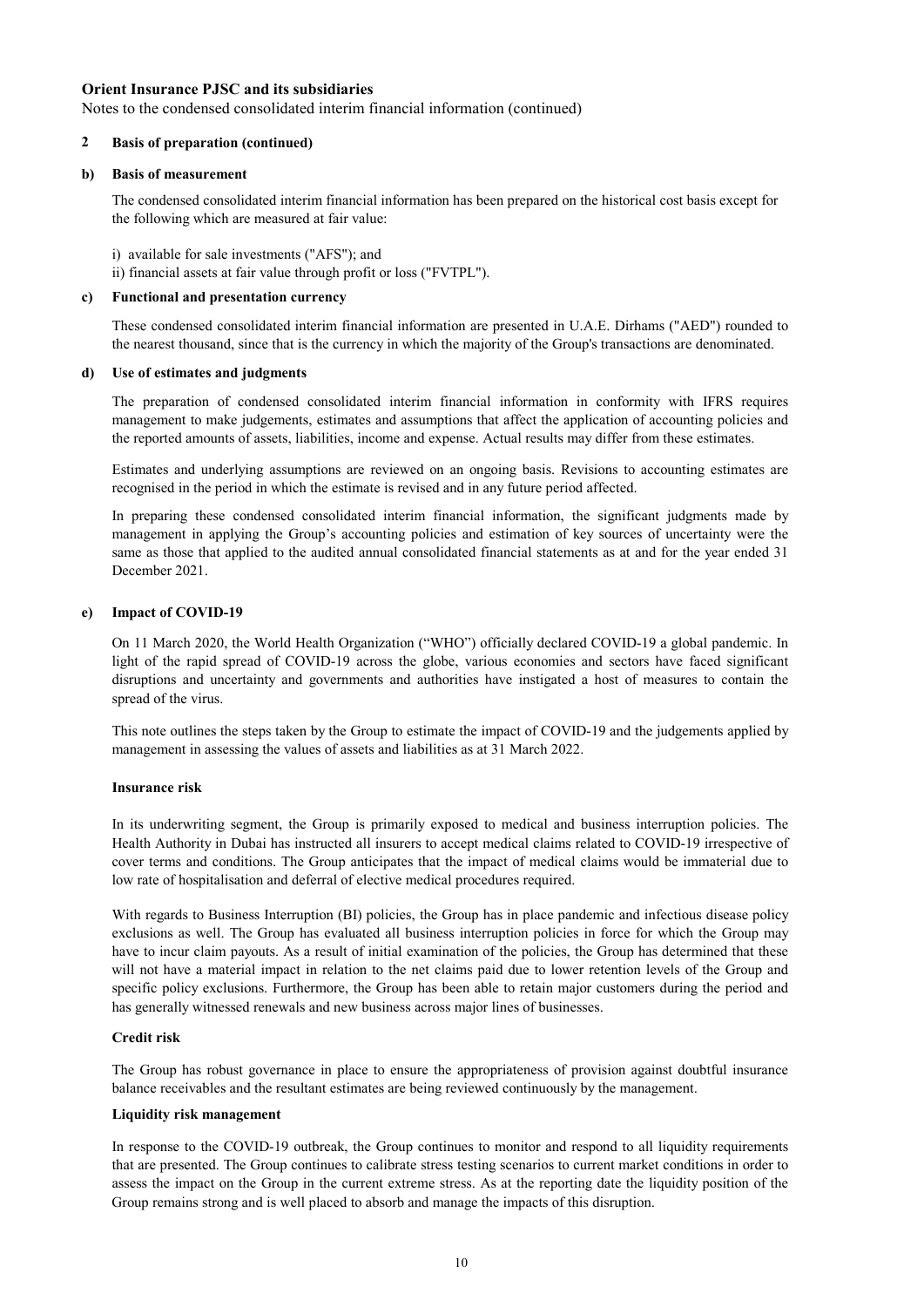Notes to the condensed consolidated interim financial information (continued)

# **3 Significant accounting policies**

The Group has consistently applied the accounting policies as applied by the Group in the annual consolidated financial statements for the year ended 31 December 2021.

#### **4 Financial risk management**

Aspects of the Group's financial risk management objectives and policies are consistent with those disclosed in the annual audited consolidated financial statements for the year ended 31 December 2021.

# **5 Interim measurement**

The nature of the Group's business is such that income and expense are incurred in a manner, which is not materially impacted by any form of seasonality. These condensed consolidated interim financial information were prepared based upon an accrual concept, which requires income and expense to be recorded as earned or incurred and not as received or paid throughout the period. However, the results may not represent a proportionate share of the annual profits due to variability in contributions and investment income and uncertainty of claims occurrences.

#### **6 Investment in an associate**

On 16 March 2021, the Group's equity interest in its associate, Orient UNB Takaful PJSC ("Orient UNB"), increased from 35% to 84% and accordingly Orient UNB has became a subsidiary from that date (see note 21). Orient UNB is a public shareholding company registered and incorporated in UAE. Orient UNB commenced its commercial operations in 2017. The principal activity of the company is issuance of short term takaful contracts in connection with accidents and liabilities insurance, fire insurance, transportation risk insurance, other type of insurance and health insurance. The company also invests its funds in deposits.

Following is the movement in investment in associate:

|                                                         | (Un-audited)   | (Audited)   |
|---------------------------------------------------------|----------------|-------------|
|                                                         | 31 March       | 31 December |
|                                                         | 2022           | 2021        |
|                                                         | <b>AED'000</b> | AED'000     |
| Balance as at 1 January                                 |                | 67,635      |
| Group's share of net profit for the period / year       |                | 364         |
| Transfered to investment in subsidiaries (note 21(iii)) |                | (67,999)    |
|                                                         |                |             |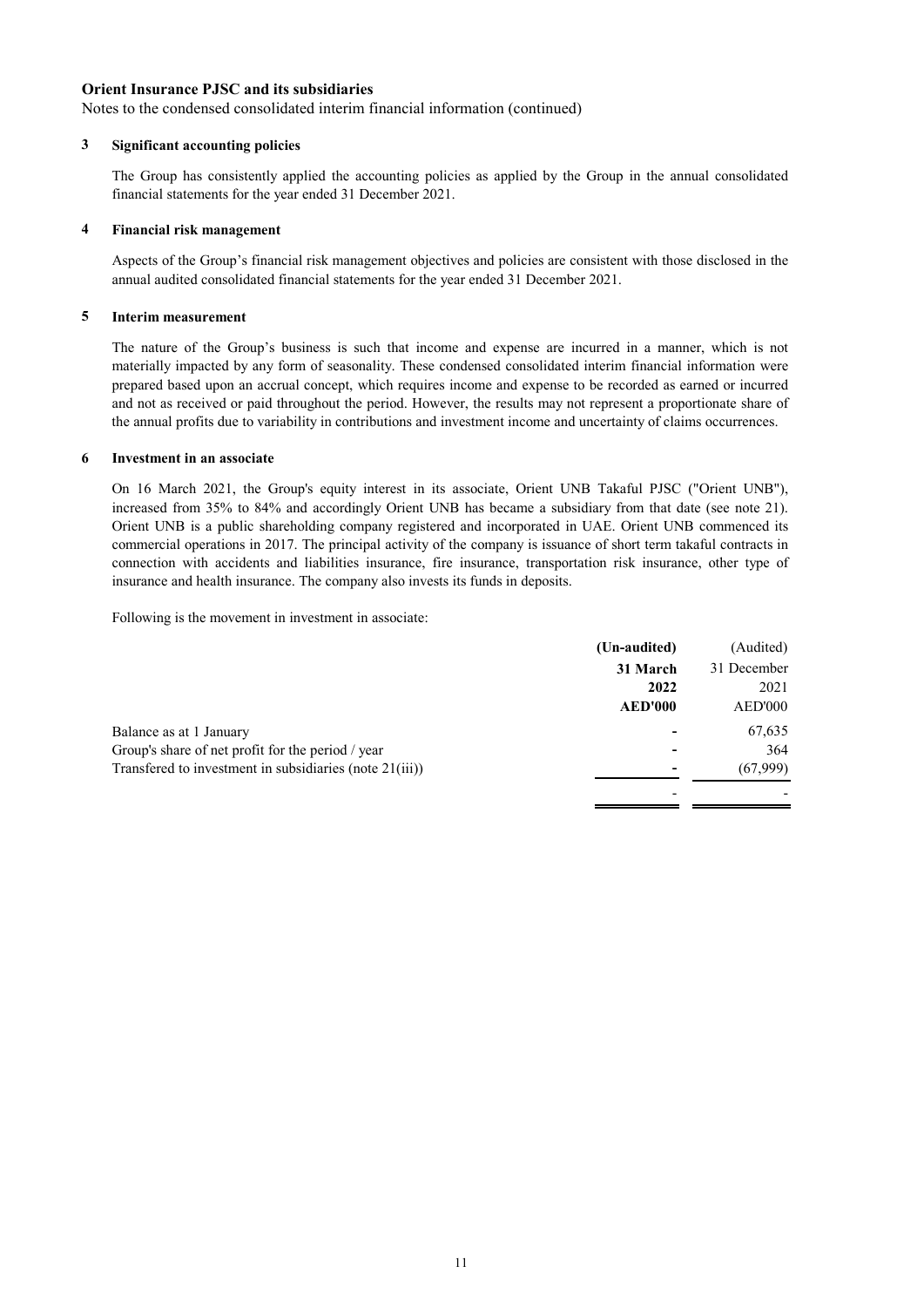Notes to the condensed consolidated interim financial information (continued)

# **7 Investment securities**

| At 31 March 2022 (Un-audited)                                                                                                                                                                           | <b>Held</b> to<br>maturity<br><b>AED</b> '000 | <b>Available</b><br>for sale<br><b>AED '000</b> | Fair value<br>through<br>profit and<br>loss<br><b>AED</b> '000 | Total<br><b>AED '000</b>             |
|---------------------------------------------------------------------------------------------------------------------------------------------------------------------------------------------------------|-----------------------------------------------|-------------------------------------------------|----------------------------------------------------------------|--------------------------------------|
| Quoted equity securities in UAE<br>Quoted debt security in UAE<br>Unquoted equity securities outside UAE<br>Quoted equity securities in UAE<br>held on behalf of policyholders' unit<br>linked products |                                               | 1,240,625<br>727,201<br>1                       | 15,042<br>125,240                                              | 1,255,667<br>727,201<br>1<br>125,240 |
| Quoted equity securities outside UAE<br>held on behalf of policyholders' unit<br>linked products                                                                                                        |                                               |                                                 |                                                                |                                      |
|                                                                                                                                                                                                         |                                               |                                                 | 355,541                                                        | 355,541                              |
| Total equity securities                                                                                                                                                                                 |                                               | 1,967,827                                       | 495,823                                                        | 2,463,650                            |
| Total other invested assets                                                                                                                                                                             | 215,847<br>215,847                            | 19,238<br>1,987,065                             | 495,823                                                        | 235,085<br>2,698,735                 |
| <b>Total</b>                                                                                                                                                                                            |                                               |                                                 |                                                                |                                      |
| At 31 December 2021 (Audited)                                                                                                                                                                           | Held to<br>maturity<br><b>AED '000</b>        | Available for<br>sale<br><b>AED '000</b>        | Fair value<br>through<br>profit and<br><b>AED '000</b>         | Total<br><b>AED '000</b>             |
| Quoted equity securities in UAE<br>Quoted debt security in UAE<br>Unquoted equity securities outside UAE<br>Quoted equity securities in UAE<br>held on behalf of policyholders' unit                    |                                               | 1,443,455<br>209,057<br>1                       | 15,118                                                         | 1,458,573<br>209,057<br>1            |
| linked products<br>Quoted equity securities outside UAE<br>held on behalf of policyholders' unit<br>linked products                                                                                     |                                               |                                                 | 107,729<br>331,596                                             | 107,729<br>331,596                   |
| Total equity securities                                                                                                                                                                                 |                                               | 1,652,513                                       | 454,443                                                        | 2,106,956                            |
| Total other invested assets                                                                                                                                                                             | 232,342                                       | 20,641                                          |                                                                | 252,983                              |
| Total                                                                                                                                                                                                   | 232,342                                       | 1,673,154                                       | 454,443                                                        | 2,359,939                            |
|                                                                                                                                                                                                         |                                               |                                                 |                                                                |                                      |

# **8 Statutory deposits**

|    |                                                                         | (Un-audited)    | (Audited)       |
|----|-------------------------------------------------------------------------|-----------------|-----------------|
|    |                                                                         | 31 March        | 31 December     |
|    |                                                                         | 2022            | 2021            |
|    |                                                                         | <b>AED '000</b> | <b>AED '000</b> |
| a) | Statutory deposit that cannot be withdrawn without the prior            |                 |                 |
|    | approval of the Ministry of Economy in accordance with Article          |                 |                 |
|    | 42 of Federal Law No.6 of 2007                                          | 20,000          | 20,000          |
| b) | Amounts under lien with Capital Market Authority, Sultanate of Oman     | 57,744          | 57,744          |
| c) | Amounts under lien with Omani Unified Bureau for the Orange Card (SAOC) | 544             | 544             |
| d) | Amounts under lien with Insurance Authority Syria                       | 37              | 37              |
| e) | Amounts under lien with Egyptian Financial Supervisory                  | 30,750          | 32,187          |
| f) | Amounts under lien with Turkish Treasury                                | 14,307          | 13,942          |
| f) | Statutory deposit that cannot be withdrawn without the prior            |                 |                 |
|    | approval of the Ministry of Economy in accordance with Article          |                 |                 |
|    | 42 of Federal Law No.6 of 2007 - UNB TAKAFUL                            | 6,000           | 6,000           |
| g) | Amounts under lien with Central Bank of Bahrain                         | 818             | 802             |
|    |                                                                         | 130,200         | 131,256         |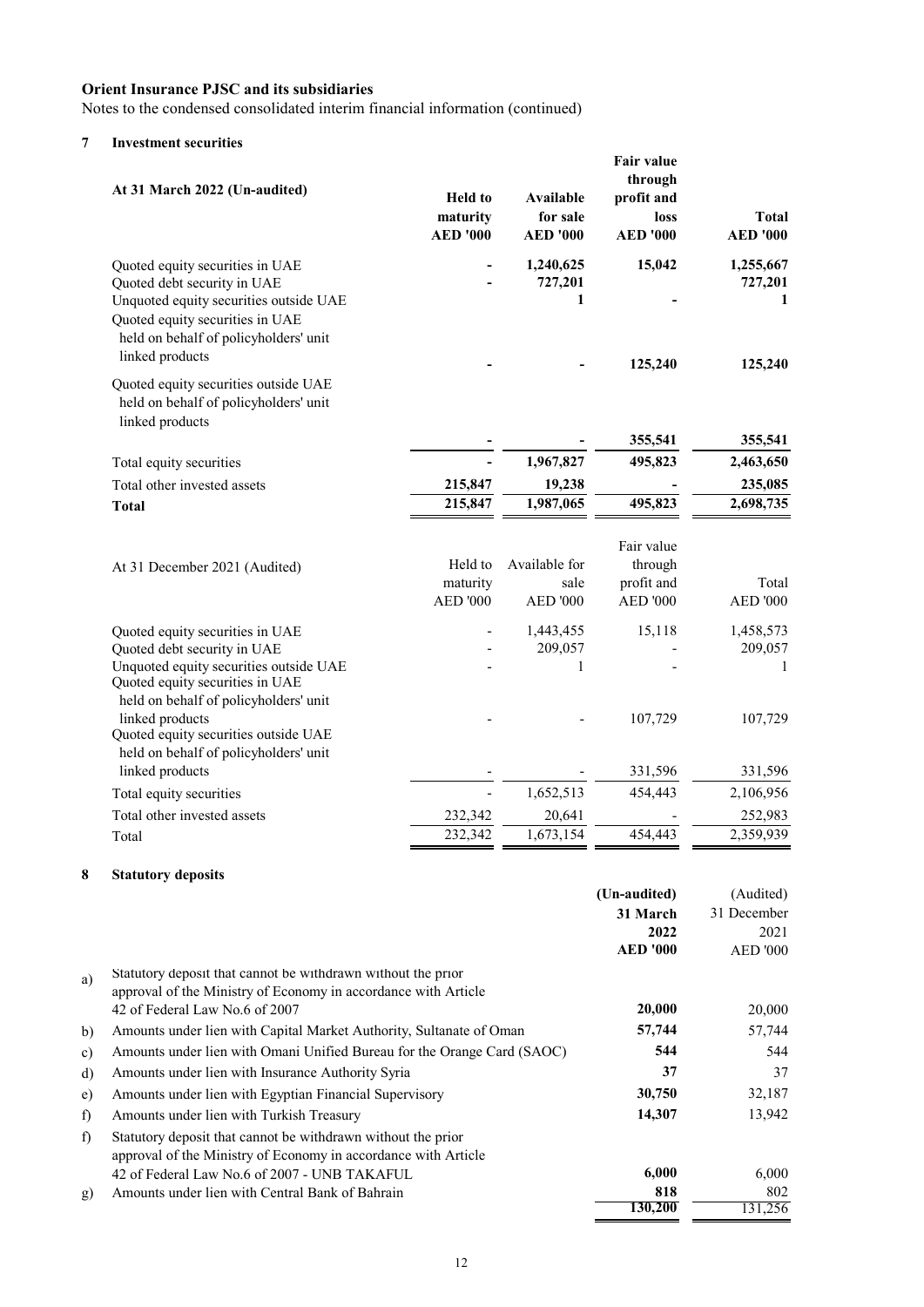Notes to the condensed consolidated interim financial information (continued)

# **9 Insurance contract liabilities and reinsurance contract assets**

|                                                                                     | Three-month period ended 31 March (un-audited) |                  |                         |                         |                         |                         |  |  |  |
|-------------------------------------------------------------------------------------|------------------------------------------------|------------------|-------------------------|-------------------------|-------------------------|-------------------------|--|--|--|
|                                                                                     | Gross                                          |                  | Reinsurers' share       |                         | <b>Net</b>              |                         |  |  |  |
|                                                                                     | 2022<br><b>AED '000</b>                        | 2021<br>AED '000 | 2022<br><b>AED '000</b> | 2021<br><b>AED '000</b> | 2022<br><b>AED '000</b> | 2021<br><b>AED '000</b> |  |  |  |
| Gross premiums<br>Movement in provision for unearned premiums, mathematical reserve | 1,756,974                                      | 1,572,539        | (1,256,556)             | (1, 154, 633)           | 500,418                 | 417,906                 |  |  |  |
| and unit-linked funds reserve                                                       | (562, 483)                                     | (497, 244)       | 401,422                 | 383,921                 | (161,061)               | (113,323)               |  |  |  |
| Net premium earned                                                                  | 1,194,491                                      | 1,075,295        | (855, 134)              | (770, 712)              | 339,357                 | 304,583                 |  |  |  |

|                                             |                 | <b>Gross</b>    |                 | Reinsurers' share |                 | Net             |  |
|---------------------------------------------|-----------------|-----------------|-----------------|-------------------|-----------------|-----------------|--|
|                                             | (Un-audited)    | (Audited)       | (Un-audited)    | (Audited)         | (Un-audited)    | (Audited)       |  |
|                                             | 31 March        | 31 December     | 31 March        | 31 December       | 31 March        | 31 December     |  |
|                                             | 2022            | 2021            | 2022            | 2021              | 2022            | 2021            |  |
|                                             | <b>AED '000</b> | <b>AED</b> '000 | <b>AED '000</b> | <b>AED '000</b>   | <b>AED '000</b> | <b>AED '000</b> |  |
| Unearned premium reserve                    | 2,347,868       | 1,908,254       | (1,770,869)     | (1,388,492)       | 576,999         | 519,762         |  |
| Mathematical premium reserve                | 460,509         | 410,120         | (26,939)        | (26,393)          | 433,570         | 383,727         |  |
|                                             | 2,808,377       | 2,318,374       | (1,797,808)     | (1,414,885)       | 1,010,569       | 903,489         |  |
| Outstanding claims                          | 1,487,570       | 1,492,143       | (1,254,429)     | (1,242,538)       | 233,141         | 249,605         |  |
| Incurred but not reported reserve           | 649,652         | 702,285         | (492, 914)      | (524, 057)        | 156,738         | 178,228         |  |
| Allocated loss adjustment expense reserve   | 25,224          | 23,996          | (20,359)        | (19, 452)         | 4,865           | 4,544           |  |
| Unallocated loss adjustment expense reserve | 12,827          | 13,068          |                 |                   | 12,827          | 13,068          |  |
|                                             | 2,175,273       | 2,231,492       | (1,767,702)     | (1,786,047)       | 407,571         | 445,445         |  |
|                                             | 4,983,650       | 4,549,866       | (3,565,510)     | (3,200,932)       | 1,418,140       | 1,348,934       |  |
|                                             |                 |                 |                 |                   |                 |                 |  |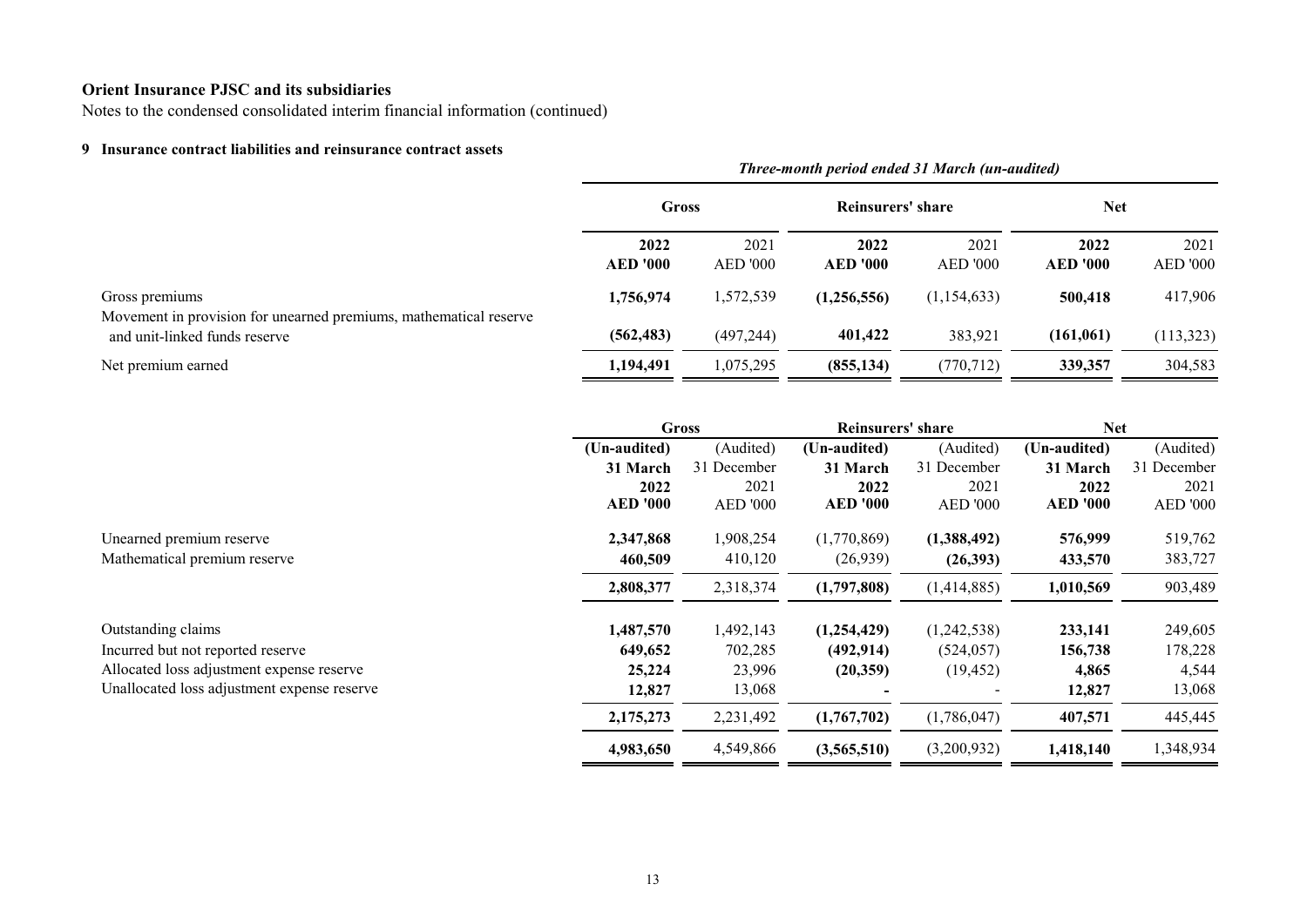Notes to the condensed consolidated interim financial information (continued)

# **10 Insurance balances receivable**

|    |                                                  | (Un-audited)             | (Audited)                |
|----|--------------------------------------------------|--------------------------|--------------------------|
|    |                                                  | 31 March                 | 31 December              |
|    |                                                  | 2022                     | 2021                     |
|    |                                                  | <b>AED '000</b>          | <b>AED '000</b>          |
|    | <b>Inside UAE:</b>                               |                          |                          |
|    | Due from policyholders                           | 1,145,986                | 765,604                  |
|    | Due from insurance / reinsurance companies       | 34,495                   | 56,147                   |
|    |                                                  |                          |                          |
|    |                                                  | 1,180,481                | 821,751                  |
|    |                                                  |                          |                          |
|    | <b>Outside UAE:</b>                              |                          |                          |
|    | Due from policyholders                           | 212,576                  | 144,429                  |
|    | Due from insurance / reinsurance companies       | 138,381                  | 126,425                  |
|    |                                                  | 350,957                  | 270,854                  |
|    | Total insurance balances receivable              | 1,531,438                | 1,092,605                |
|    | Less: Allowance for doubtful debts               | (46,890)                 | (46, 184)                |
|    |                                                  | 1,484,548                | 1,046,421                |
|    |                                                  |                          |                          |
| 11 | Other receivables and prepayments                |                          |                          |
|    |                                                  | (Un-audited)             | (Audited)                |
|    |                                                  | 31 March                 | 31 December              |
|    |                                                  | 2022                     | 2021                     |
|    |                                                  | <b>AED '000</b>          | <b>AED '000</b>          |
|    | Receivable from employees                        | 6,124                    | 2,980                    |
|    | Refundable deposits                              | 9,092                    | 9,525                    |
|    | Prepayments                                      | 27,314                   | 26,464                   |
|    | Deferred tax asset                               | 2,754                    | 3,327                    |
|    | Accrued interest                                 | 110,341                  | 20,886                   |
|    | Others                                           | 22,880                   | 18,824                   |
|    |                                                  | 178,505                  | 82,006                   |
| 12 | <b>Cash and bank balances</b>                    |                          |                          |
|    |                                                  |                          |                          |
|    |                                                  | (Un-audited)<br>31 March | (Audited)<br>31 December |
|    |                                                  | 2022                     | 2021                     |
|    |                                                  | <b>AED '000</b>          | <b>AED '000</b>          |
|    | Bank balances and cash                           | 302,768                  | 697,591                  |
|    | Deposits with banks maturing within three months | 266,225                  | 68,934                   |
|    | Cash and cash equivalents                        | 568,993                  | 766,525                  |
|    | Bank deposits maturing after three months        | 2,863,666                | 2,849,330                |
|    |                                                  | 3,432,659                | 3,615,855                |
|    |                                                  |                          |                          |
|    | Cash and bank balances:                          |                          |                          |
|    | Inside UAE:                                      | 3,165,952                | 2,995,553                |
|    | Outside UAE:                                     | 266,707                  | 620,302                  |
|    |                                                  | 3,432,659                | 3,615,855                |
|    |                                                  |                          |                          |

Bank balances include AED 4,366 thousand *(31 December 2021: AED 5,918 thousand)* under lien against the bank guarantees.

Interest on deposit with banks at fixed rates range from 0.02% - 18.25% *(31 December 2021: 0.04% - 19.00%)* per annum.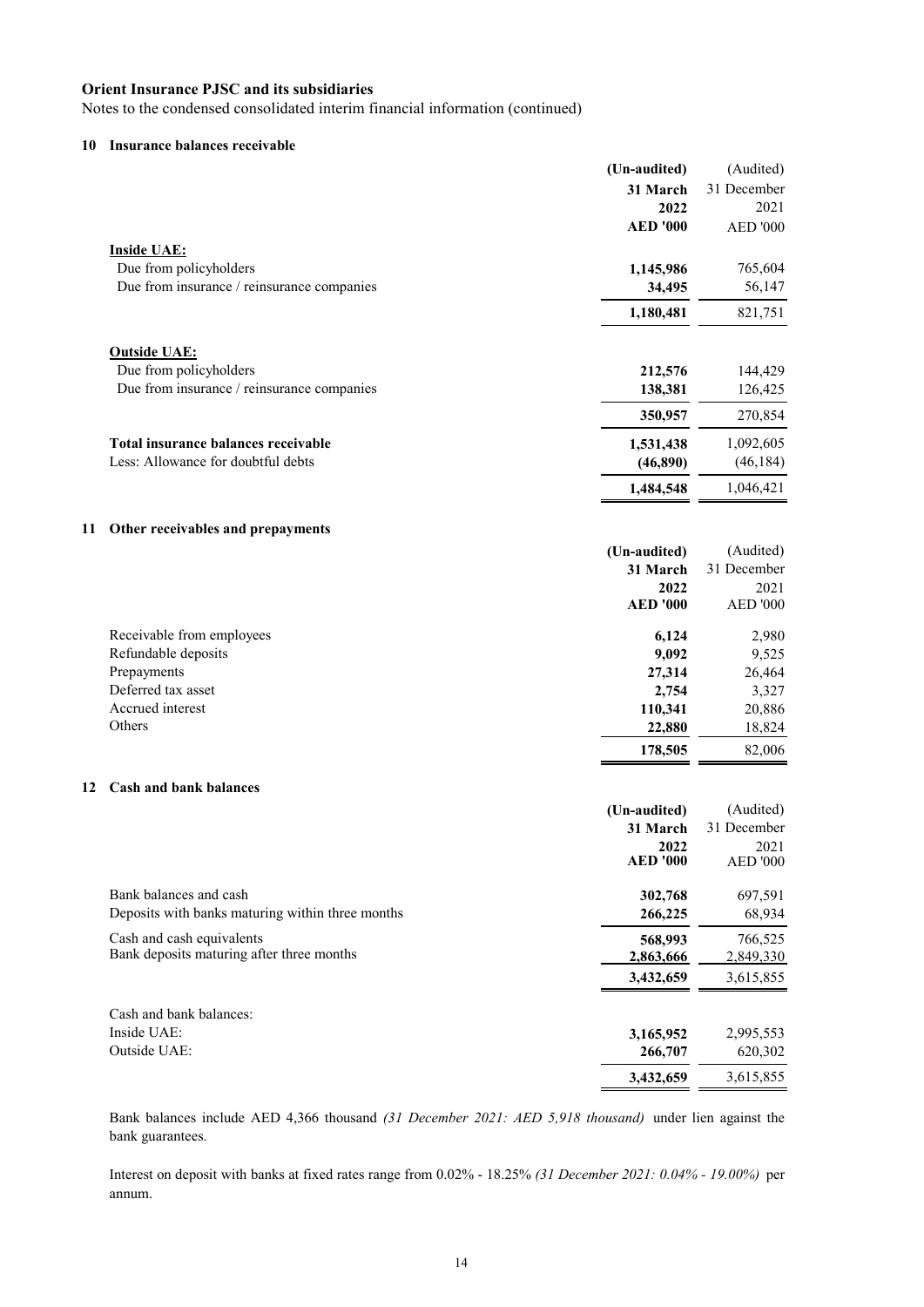Notes to the condensed consolidated interim financial information (continued)

## **13 Share capital**

|                                                        | (Un-audited)    | (Audited)       |
|--------------------------------------------------------|-----------------|-----------------|
|                                                        | 31 March        | 31 December     |
|                                                        | 2022            | 2021            |
|                                                        | <b>AED '000</b> | <b>AED</b> '000 |
| Issued and fully paid 5,000,000 shares of AED 100 each |                 |                 |
| $(2021: 5,000,000$ shares of AED 100 each)             | 500,000         | 500,000         |

# **14 Reserves**

# **Nature and purpose of reserves**

# **- Statutory reserve**

In accordance with the Company's Articles of Association, the Company has resolved not to increase the statutory reserve above an amount equal to 25% of it's paid up capital. Accordingly no transfer to statutory reserve has been made during the period. The reserve can be used for any purpose to be decided by the shareholders upon the recommendation of the Board of Directors.

# **- Legal reserve**

In accordance with the Federal Law no. (2) of 2015 ("the Law") and the Company's Articles of Association, 10% of the profit for the year is required to be transferred to the legal reserve. The Group may resolve to discontinue such transfers when the reserve totals 50% of the paid up share capital which occurred in 2016. The reserve is not available for distribution except in the circumstances stipulated by the law.

#### **- Exceptional loss reserve**

For UAE operations, an amount equal to 10% of the net underwriting income for the year is to be transferred to an exceptional loss reserve to ensure that the Company has sufficient solvency to meet exceptional, non-recurring claims which may arise in future years. No transfer has been made during the three month period to 31 March 2022, as this will be based on the results for the year.

For Oman operations, an amount equal to 10% of the outstanding claims (Non-life) for the year and 1% of gross premiums for life assurance is transferred to a contingency loss reserve to ensure that the Company has sufficient solvency to meet exceptional, non-recurring claims which may arise in future years for the Oman branch.

#### **- General reserve**

Transfers to the general reserve are made on the recommendation of the Board of Directors. This reserve may be used for such purposes as deemed appropriate by the Board of Directors.

#### **- Reinsurance risk reserve**

In accordance with Article (34) to Insurance Authority's Board of Directors Decision No. (23) of 2019, insurance companies incorporated in the State and licensed by the Insurance Authority shall bind in the preparation of its annual consolidated financial statements and its final accounts to allocate an amount equal to 0.5% (five per thousand) of the total reinsurance premiums ceded by them in all classes in order to create a provision for the probability of failure of any of the reinsurers with whom the Group deals to pay what is due to the Group or default in its financial position. The provision shall be accounted year after year based on the reinsurance premiums ceded and may not be disposed of without the written approval of the Director General. The Director General may agree to cease these allocations when the accumulated amount reaches an acceptable limit. Accordingly, an amount of AED 7,070 thousand has been recorded in equity as a reinsurance risk reserve during the three month period ended 31 March 2022.

# **- Available-for-sale investments reserve**

This reserve records fair value changes on available-for-sale financial assets.

#### **- Foreign currency translation reserve**

The foreign currency translation reserve is used to record exchange differences arising from the translation of financial statements of foreign subsidiaries.

# **- Capital reserve**

The capital reserve has created against additional 20% shares purchased from Orient Egypt.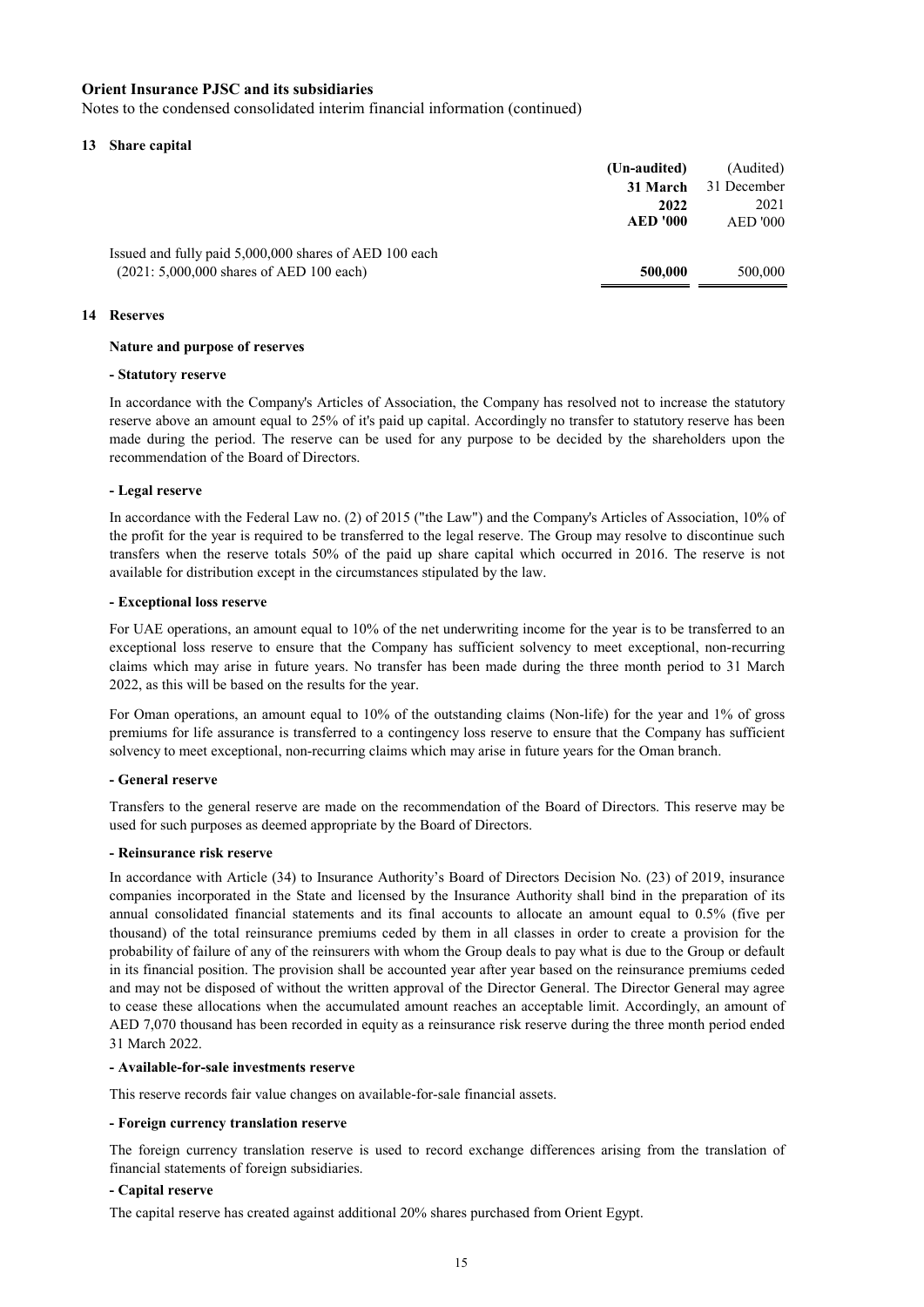Notes to the condensed consolidated interim financial information (continued)

# **15 Dividend payable**

Dividend of AED 50 per share (totaling AED 250 million) relating to the year 2021 as declared upon approval of the shareholders at the Annual General Meeting held on 18 March 2022.

# **16 Reinsurance and other payables**

|                                             | (Un-audited)    | (Audited)       |
|---------------------------------------------|-----------------|-----------------|
|                                             | 31 March        | 31 December     |
|                                             | 2022            | 2021            |
|                                             | <b>AED '000</b> | <b>AED '000</b> |
| Payables - Inside UAE                       | 745,119         | 648,786         |
| Payables - Outside UAE                      | 1,245,108       | 1,061,808       |
|                                             | 1,990,227       | 1,710,594       |
| <b>Inside UAE:</b>                          |                 |                 |
| Insurance and reinsurance companies payable | 243,191         | 214,053         |
| Payable to agents and brokers               | 85,566          | 57,874          |
| Payable to employees                        | 33,653          | 29,634          |
| Other payables                              | 382,709         | 347,225         |
|                                             | 745,119         | 648,786         |
| <b>Outside UAE:</b>                         |                 |                 |
| Insurance and reinsurance companies payable | 1,014,303       | 834,560         |
| Payable to agents and brokers               | 27,587          | 285             |
| Payable to employees                        | 2,796           | 2,630           |
| Other payables                              | 200,422         | 224,333         |
|                                             | 1,245,108       | 1,061,808       |

# **17 Income taxes**

The Group calculates the period income tax expense using the tax rate that would be applicable to the expected annual earnings. The Group entities operate in the Sultanate of Oman, Egypt, Syria, Turkey and Sri Lanka and are subject to income tax in these countries.

The component of income tax recognised in the condensed consolidated interim statement of profit or loss is as follows:

|                                            | (Un-audited)    | (Un-audited)    |
|--------------------------------------------|-----------------|-----------------|
|                                            | 31 March        | 31 March        |
|                                            | 2022            | 2021            |
|                                            | <b>AED '000</b> | <b>AED '000</b> |
| Current income tax expense                 | 3,005           | 4,866           |
| Deferred taxes                             | (719)           | (74)            |
| <b>Total</b>                               | 2,286           | 4,792           |
|                                            | (Un-audited)    | (Audited)       |
|                                            | 31 March        | 31 December     |
|                                            | 2022            | 2021            |
|                                            | <b>AED '000</b> | <b>AED '000</b> |
| As at 1 January                            | 17,265          | 14,741          |
| Provisions during the period               | 3,005           | 15,084          |
| Less: payments                             | (233)           | (12,501)        |
| Exchange differences                       | (2,530)         | (59)            |
| Balance as at the end of the period / year | 17,507          | 17,265          |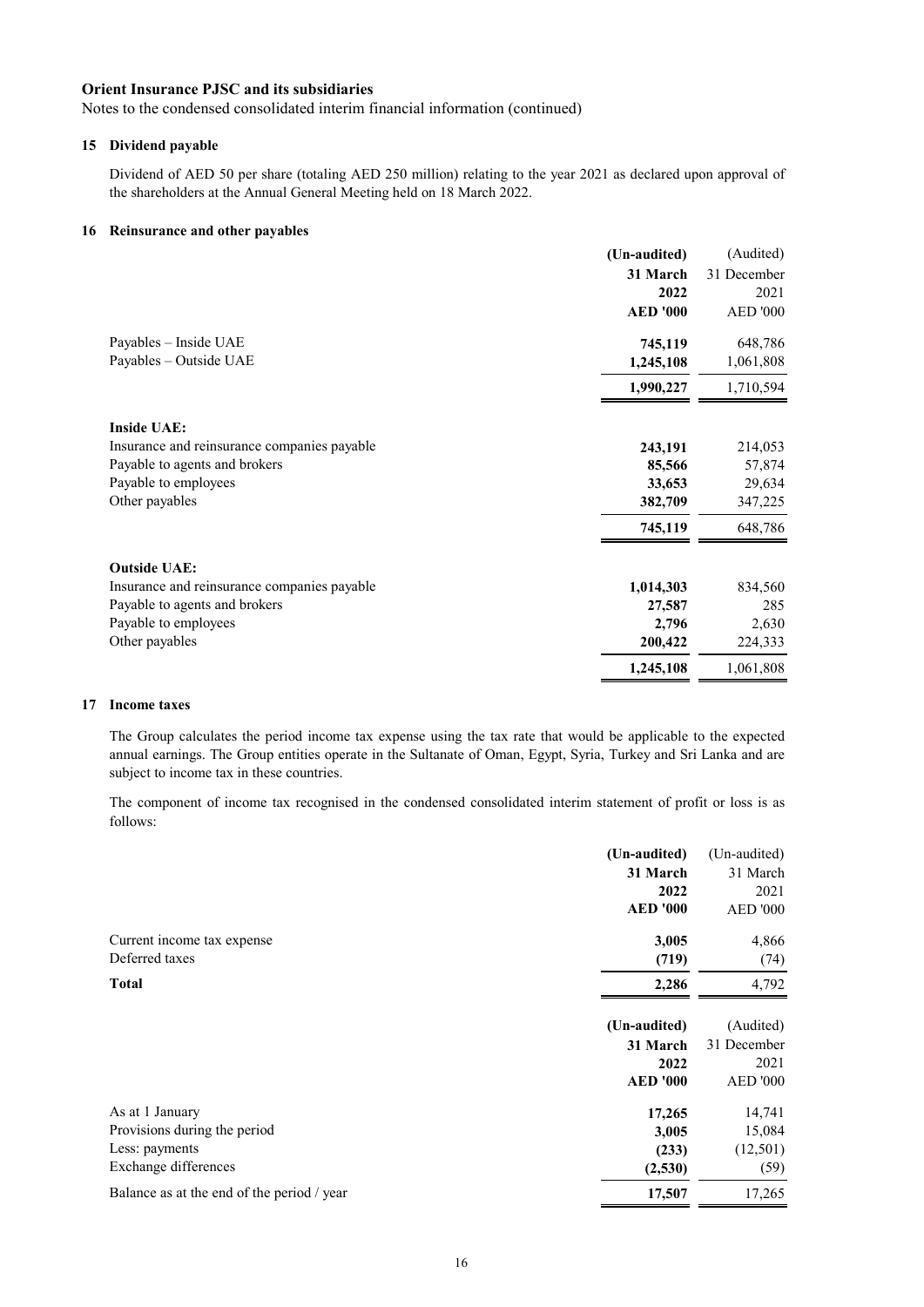Notes to the condensed consolidated interim financial information (continued)

# **18 Income from investments**

|                                                    | (Un-audited)    | (Un-audited)    |
|----------------------------------------------------|-----------------|-----------------|
|                                                    | 31 March        | 31 March        |
|                                                    | 2022            | 2021            |
|                                                    | <b>AED '000</b> | <b>AED '000</b> |
| Interest income                                    | 33,867          | 34,750          |
| Dividend income                                    | 65,005          | 49,546          |
| Fair value (loss) / gain on investments carried at |                 |                 |
| fair value through profit or loss                  | (76)            | 2,748           |
|                                                    | 98,796          | 87,044          |
| 19 Commitments and contingent liabilities          |                 |                 |
|                                                    | (Un-audited)    | (Audited)       |
|                                                    | 31 March        | 31 December     |
|                                                    | 2022            | 2021            |
|                                                    | <b>AED '000</b> | <b>AED '000</b> |
| a) Commitments                                     |                 |                 |
| Commitment for investments                         |                 |                 |
|                                                    |                 |                 |

## **b) Contingent liabilities**

At 31 March 2022, guarantees, other than those relating to claims for which provisions are held, amounting to AED 60,206 thousand *(31 December 2021: AED 57,861 thousand)* had been issued on behalf of the Group by its banker's in the ordinary course of business.

#### **20 Fair value of financial instruments**

'Fair value' is the price that would be received to sell an asset or paid to transfer a liability in an orderly transaction between market participants at the measurement date in the principal or, in its absence, the most advantageous market to which the Group has access at that date. The fair value of a liability reflects its non-performance risk.

When available, the Group measures the fair value of an instrument using the quoted price in an active market for that instrument. A market is regarded as active if transactions for the asset or liability take place with sufficient frequency and volume to provide pricing information on an ongoing basis.

If there is no quoted price in an active market, then the Group uses valuation techniques that maximise the use of relevant observable inputs and minimise the use of unobservable inputs. The chosen valuation technique incorporates all of the factors that market participants would take into account in pricing a transaction.

The Group measures fair values using the following fair value hierarchy that reflects the significance of the inputs used in making the measurements:

Level 1: Inputs that are quoted market prices (unadjusted) in active markets for identical instruments.

Level 2: Inputs other than quoted prices included within Level 1 that are observable either directly (i.e. as prices) or indirectly (i.e. derived from prices). This category includes instruments valued using: quoted market prices in active markets for similar instruments; quoted prices for identical or similar instruments in markets that are considered less than active; or other valuation techniques in which all significant inputs are directly or indirectly observable from market data.

Level 3: Inputs are unobservable. This category includes all instruments for which the valuation technique includes inputs not based on observable data and the unobservable inputs have a significant effect on the instrument's valuation. This category includes instruments that are valued based on quoted prices for similar instruments but for which significant unobservable adjustments or assumptions are required to reflect differences between the instruments.

The table below analyses financial instruments measured at fair value at the end of the reporting period, by the level in the fair value hierarchy into which the fair value measurement is categorised: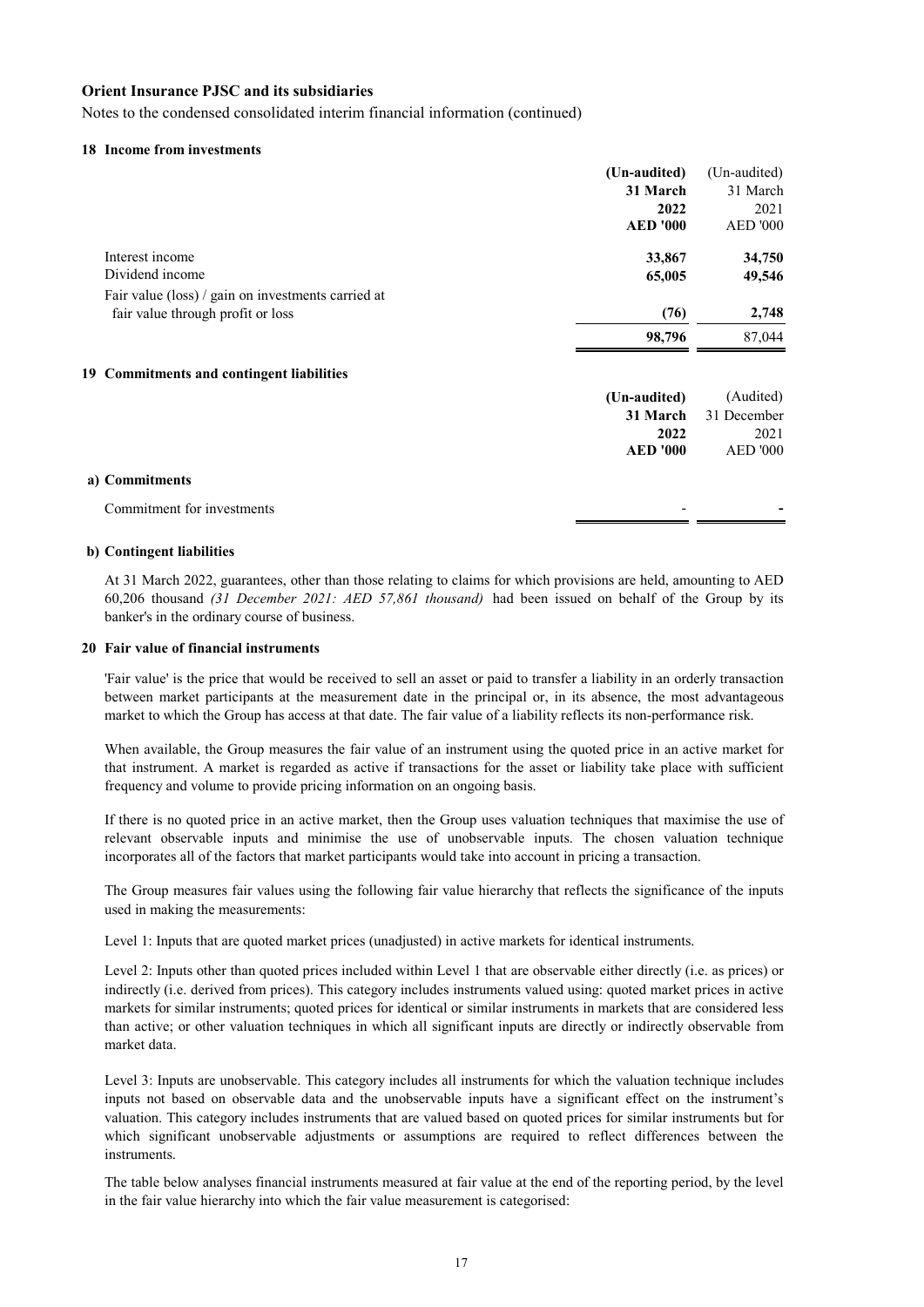Notes to the condensed consolidated interim financial information (continued)

# **20 Fair value of financial instruments (continued)**

|  | 31 March 2022 (Un-audited) |
|--|----------------------------|
|  |                            |

| <b>Financial assets</b>                                                 | Level 1<br><b>AED</b> '000 | Level 2<br><b>AED</b> '000 | Level 3<br><b>AED</b> '000 | <b>Total</b><br><b>AED '000</b> |
|-------------------------------------------------------------------------|----------------------------|----------------------------|----------------------------|---------------------------------|
| <b>Financial assets held-for-trading:</b>                               |                            |                            |                            |                                 |
| Equity securities                                                       | 15,042                     |                            |                            | 15,042                          |
| Investments held on behalf of policy<br>holders of unit linked products | 480,781                    |                            |                            | 480,781                         |
|                                                                         | 495,823                    |                            |                            | 495,823                         |
| <b>Available-for-sale financial assets:</b>                             |                            |                            |                            |                                 |
| Banking sector                                                          | 1,236,288                  | 727,201                    |                            | 1,963,489                       |
| Other sector                                                            | 23,576                     |                            |                            | 23,576                          |
|                                                                         | 1,259,864                  | 727,201                    |                            | 1,987,065                       |
| 31 December 2021 (Audited)                                              |                            |                            |                            |                                 |
| <b>Financial</b> assets                                                 | Level 1<br><b>AED '000</b> | Level 2<br><b>AED '000</b> | Level 3<br><b>AED '000</b> | Total<br><b>AED '000</b>        |
| Financial assets held-for-trading:                                      |                            |                            |                            |                                 |
| Equity securities                                                       | 15,116                     |                            |                            | 15,116                          |
| Investments held on behalf of policy<br>holders of unit linked products | 439,327                    |                            |                            | 439,327                         |
|                                                                         | 454,443                    |                            |                            | 454,443                         |
| Available-for-sale financial assets:                                    |                            |                            |                            |                                 |
| <b>Banking Sector</b>                                                   | 1,077,726                  | 570,854                    |                            | 1,648,580                       |
| Other Sector                                                            | 24,574                     |                            |                            | 24,574                          |
|                                                                         | 1,102,300                  | 570,854                    |                            | 1,673,154                       |

The following table shows a reconciliation of the opening and closing amount of Level 3 financial assets and liabilities which are recorded at fair value:

# **31 March 2022 (Un-audited)**

| $\sigma$ is that can go go $\sigma$ (can addition) | At 1 January<br>2022<br><b>AED</b> '000 | <b>Purchase</b><br><b>AED</b> '000 | <b>Sales</b><br><b>AED</b> '000 | <b>Total gain or loss</b><br>recorded in<br>equity<br><b>AED '000</b> | At 31 March<br>2022<br><b>AED</b> '000 |
|----------------------------------------------------|-----------------------------------------|------------------------------------|---------------------------------|-----------------------------------------------------------------------|----------------------------------------|
| <b>Available-for-sale financial assets:</b>        |                                         |                                    |                                 |                                                                       |                                        |
| Other sectors                                      |                                         |                                    |                                 |                                                                       |                                        |
| Total                                              |                                         |                                    |                                 |                                                                       |                                        |
| 31 December 2021 (Audited)                         |                                         |                                    |                                 |                                                                       |                                        |
|                                                    | At 1 January                            |                                    |                                 | Total gain or loss                                                    | At $31$<br>December                    |
|                                                    | 2021                                    | Purchase                           | Sales                           | recorded in equity                                                    | 2021                                   |
|                                                    | <b>AED '000</b>                         | <b>AED '000</b>                    | <b>AED '000</b>                 | <b>AED '000</b>                                                       | <b>AED '000</b>                        |
| Available-for-sale financial                       |                                         |                                    |                                 |                                                                       |                                        |
| Other sectors                                      | 35,237                                  |                                    | (61, 424)                       | 26,187                                                                |                                        |
| Total                                              | 35,237                                  |                                    | (61, 424)                       | 26,187                                                                |                                        |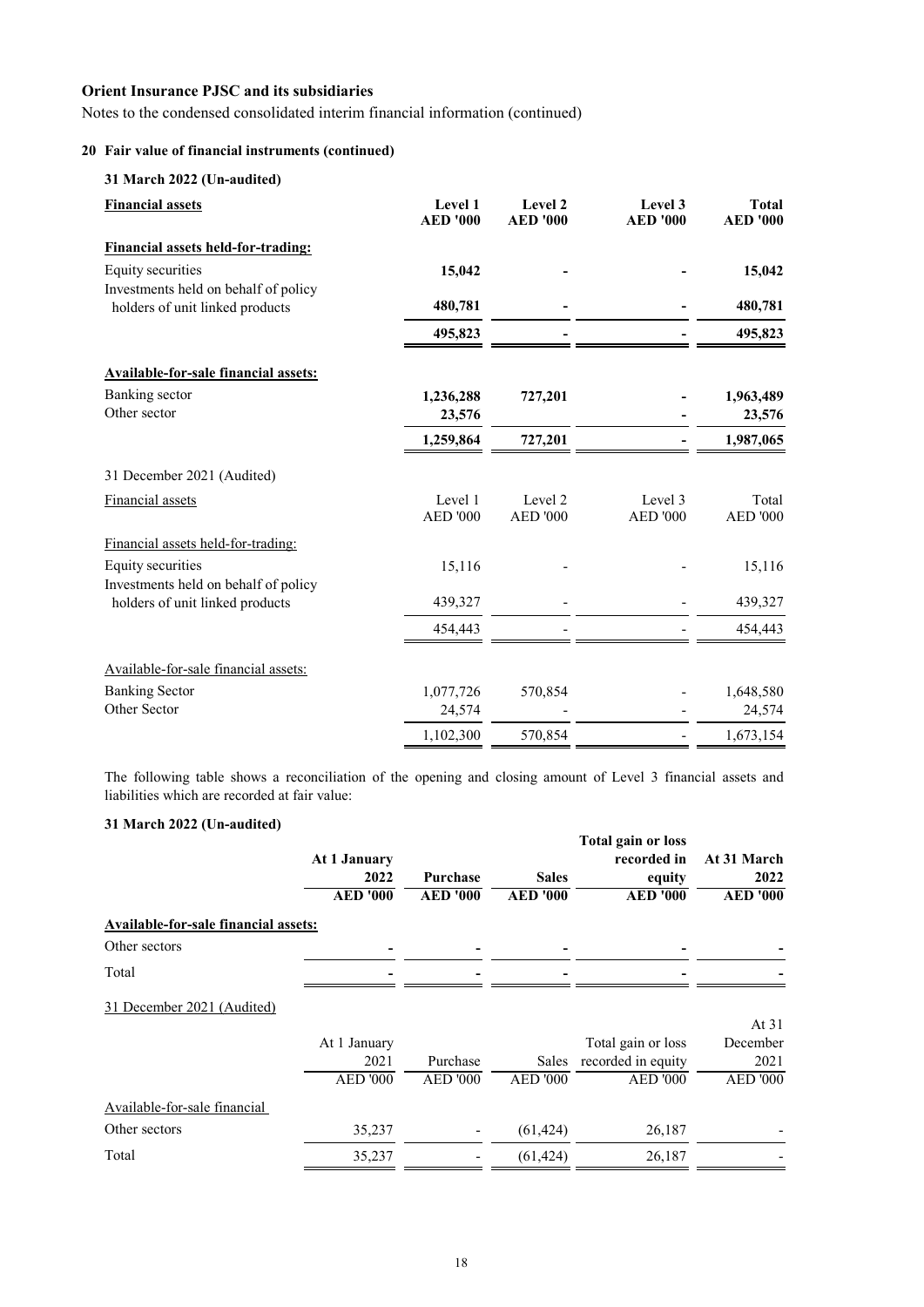Notes to the condensed consolidated interim financial information (continued)

# **21 Acquisition of subsidiary**

On 16 March 2021, the Group acquired an additional 49% of the shares and voting interests in Orient UNB Takaful PJSC ("Orient UNB"). As a result, the Group's equity interest in Orient UNB increased from 35% to 84%, obtaining control of Orient UNB.

From the date of acquisition, Orient UNB contributed gross written premium of AED 332,096 thousand and profit after tax of AED 14,378 thousand to the Group's results. If the acquisition had occurred on 1 January 2021, management estimates that consolidated gross written premium would have been AED 401 million, and consolidated profit after tax for the period would have been AED 15 million. In determining these amounts, management has assumed that the fair value adjustments, determined provisionally, that arose on the date of acquisition would have been the same if the acquisition had occurred on 1 January 2021.

# *i* **Purchase consideration**

During the last quarter of 2021, the valuation exercise was completed and the acquisition date fair value of net assets and non-controlling interests were changed from their provisional amounts to fair valued amounts as per ifrs 3 business combinations. As a result there was a negative good will to Orient Insurance of AED 18.3 million compared to the provisional amount of AED 17.8 million.

The purchase consideration (also referred to as "purchase price") of the acquisition has been allocated to the assets acquired and liabilities assumed using their valuation fair values at the acquisition date. The computation of the purchase consideration and its allocation to the net assets of Orient UNB – based on their respective fair values as of 16 March 2021 is presented below.

Against the acquisition of additional equity share, the Group has transferred cash consideration amounting to AED 77,170 thousand.

#### *ii Identifiable assets acquired and liabilities assumed*

'The following table summarises the recognised amounts of assets acquired and liabilities assumed at the date of

|                                   | (Un-audited)    |
|-----------------------------------|-----------------|
|                                   | <b>AED '000</b> |
| Property and equipment            | 4,940           |
| Insurance balances receivable     | 141,743         |
| Statutory deposits                | 6,000           |
| Reinsurance contract assets       | 247,993         |
| Other receivables and prepayments | 8,064           |
| Bank deposits                     | 241,080         |
| Cash and cash equivalents         | 38,251          |
| Insurance contract liabilities    | (310, 880)      |
| Retirement benefit obligation     | (1,195)         |
| Lease liabilities                 | (3,395)         |
| Reinsurance and other payables    | (178, 315)      |
|                                   | 194.286         |

# *iii Bargain purchase*

Bargain purchase arising from the acquisition has been recognised as follows:

|                                                                             | (Un-audited)    |
|-----------------------------------------------------------------------------|-----------------|
|                                                                             | <b>AED '000</b> |
| Fair value of identifiable net assets                                       | 194,286         |
| Fair value of pre-existing interest in Orient UNB                           | (67,999)        |
| Fair value of consideration transferred                                     | (77,170)        |
| NCI, based on their proportionate interest in the recognised amounts of the | (31,280)        |
|                                                                             | 17.837          |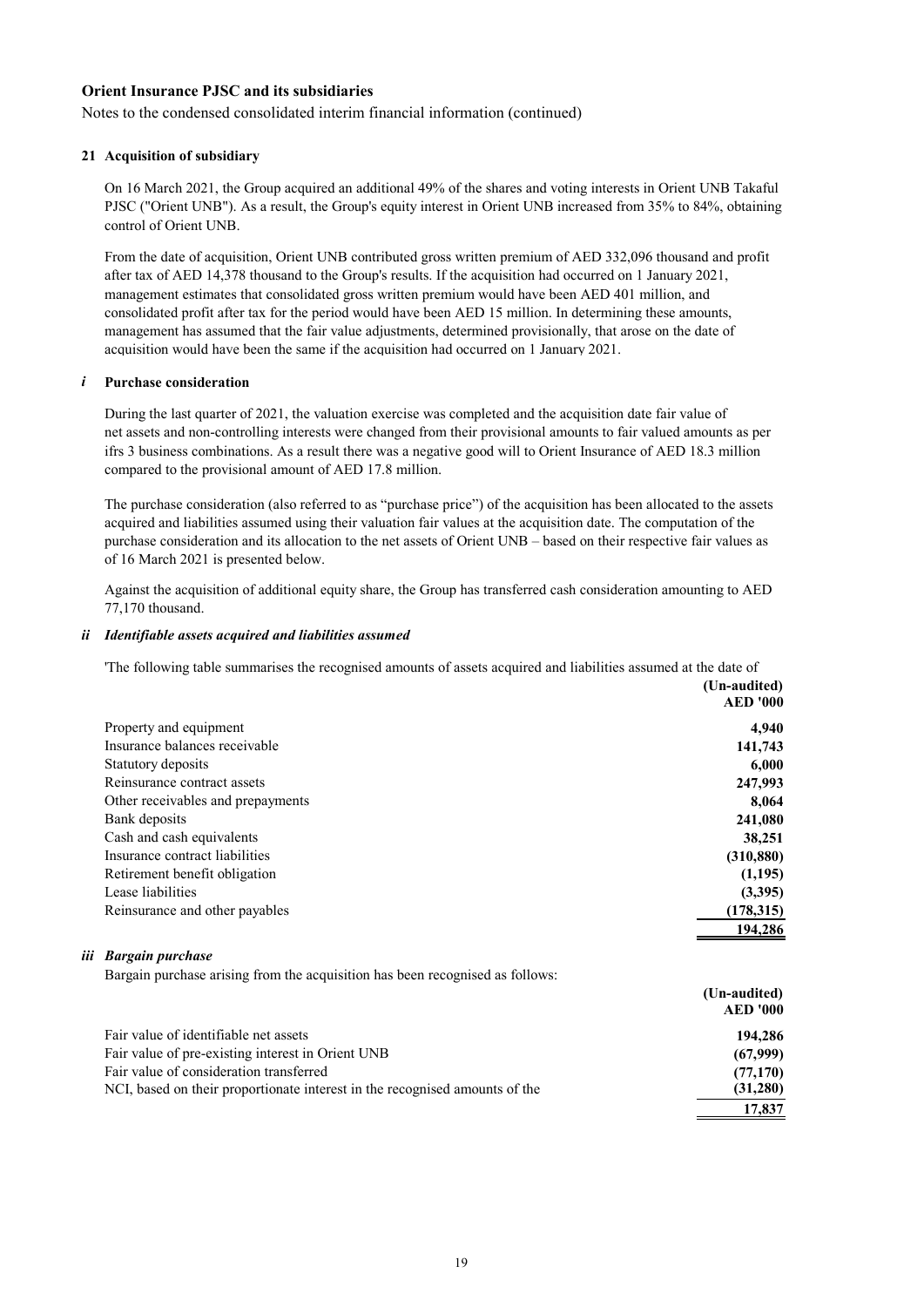Notes to the condensed consolidated interim financial information (continued)

# **22 Basic and diluted earnings per share attributable to equity holders of the Company**

Basic earnings per share are calculated by dividing the profit for the period by the weighted average number of shares outstanding during the period as follows:

|                                                                                    | (Un-audited)       | (Un-audited)       |
|------------------------------------------------------------------------------------|--------------------|--------------------|
|                                                                                    | 31 March<br>2022   | 31 March<br>2021   |
|                                                                                    | <b>AED '000</b>    | <b>AED '000</b>    |
| Profit after tax for the period<br>Less: Attributable to non-controlling interests | 200,403<br>(4,804) | 196,050<br>(6,062) |
| Profit attributable to shareholders                                                | 195,599            | 189,988            |
| Weighted average number of shares outstanding during the period ('000)             | 5,000              | 5,000              |
| Earnings per share (AED)                                                           | 39.12              | 38.00              |

There is no dilution effect to the basic earnings per share.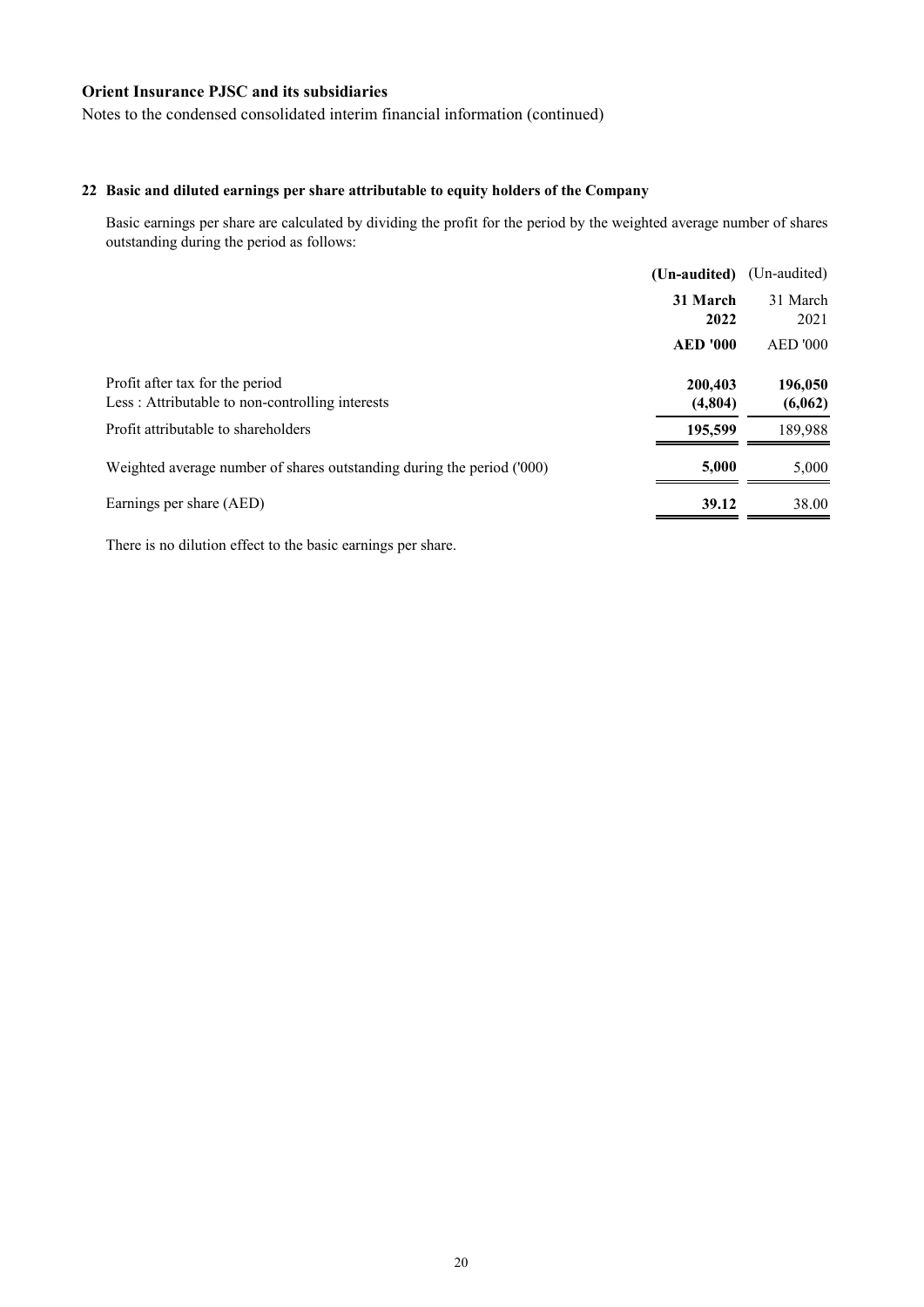Notes to the condensed consolidated interim financial information (continued)

# **23 Segment information**

# *Identification of reportable segments*

For management purposes the Group is organised into business units based on its products and services and has three reportable operating segments as follows:

- **•** The general insurance segment comprises motor, marine, fire, engineering, general accident and medical.
- **•** The life segment includes individual and group life insurance.
- **•** Investment comprises investment and cash management for the Group's own account.

Transactions between operating segments are conducted at estimated market rates. Operating segment information is presented below:

| (Un-audited)<br>(Un-audited)<br>(Un-audited)<br>(Un-audited)<br>(Un-audited)                      | (Un-audited)    |
|---------------------------------------------------------------------------------------------------|-----------------|
|                                                                                                   |                 |
| 31 March<br>31 March<br>31 March<br>31 March<br>31 March                                          | 31 March        |
| 2022<br>2021<br>2022<br>2021<br>2022                                                              | 2021            |
| <b>AED '000</b><br><b>AED</b> '000<br><b>AED '000</b><br><b>AED '000</b><br><b>AED '000</b>       | <b>AED '000</b> |
| 1,560,463<br>1,443,904<br>128,635<br>196,511<br>1,756,974<br>Total premiums written               | 1,572,539       |
| 273,231<br>303,838<br>39,252<br>36,155<br>343,090<br>Gross underwriting income                    | 309,386         |
| 155,811<br>18,875<br>174,686<br>128,147<br>20,159<br>Net underwriting income                      | 148,306         |
| (63,209)<br>(9,783)<br>(13, 281)<br>(72, 992)<br>(41, 042)<br>General and administration expenses | (54, 323)       |
| 92,602<br>9,092<br>101,694<br>87,105<br>6,878<br>Net technical profit                             | 93,983          |
| 100,995<br>Investment and other income                                                            | 106,859         |
| 202,689<br>Profit before tax                                                                      | 200,842         |
| (2,286)<br>Income tax expense net of deferred taxes                                               | (4,792)         |
| 200,403<br>Profit after tax                                                                       | 196,050         |